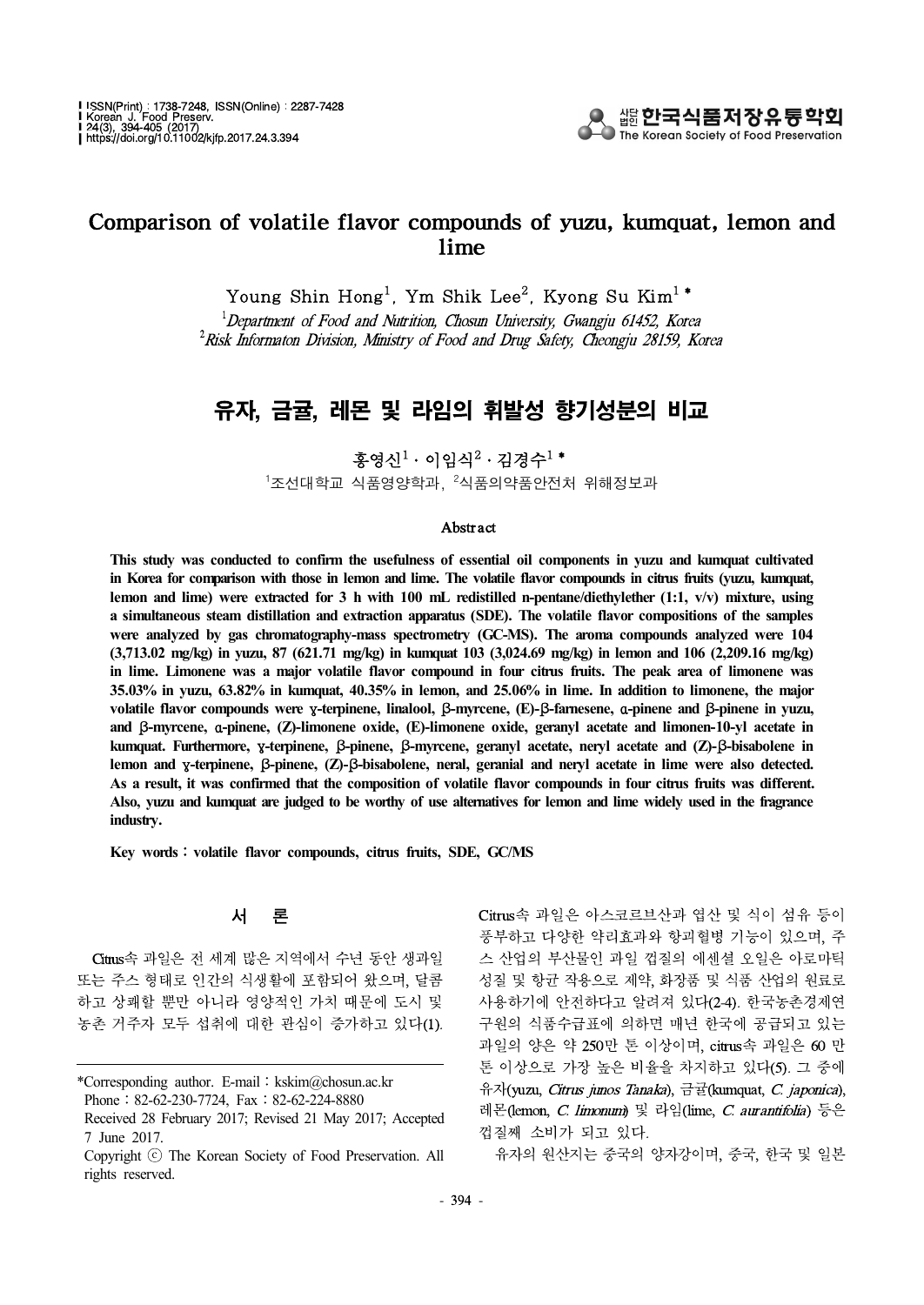등지에서 생산되고 있는 과일로 한국에는 신라시대에 전래 되어 제주도, 고흥, 완도, 거창, 강진, 장흥 및 거제 등에서 재배되고 있으며, 약용 및 제수용 식품으로 많이 이용되고 있다. 또한 유자는 차, 음료, 잼, 시럽, 퓌레, 한국 전통 떡에 사용되며, 감기와 기침을 위한 약초로 사용되고 신선한 과 일로는 식품에 거의 사용되지 않는다(6). 금귤은 낑깡이라 고 많이 불리고 있는데 원산지는 중국으로 동아시아에서 재배되고 있으며, 올리브 열매와 비슷한 크기로 보통 씨를 제외하고 통째로 섭취하는데 껍질은 단맛이 강하고 과육은 톡 쏘는 맛과 신맛을 가진다(7). 종류로는 둥근 모양인 영파 금귤(round kumquat, C. japonica)과 타원형 모양인 환실 금귤(oval kumquat, C. margarita) 및 다른 금귤에 비해 크기 가 큰 대금귤(large kumquat, C. obovata) 등이 있으며, 한국 에서는 기온이 따뜻한 남해안 일대와 일조량이 풍부한 제주 지역에서 주로 재배되고 있다(8). 레몬은 동남아시아가 원 산지로 인도 북동부, 미얀마 및 중국, 미국의 캘리포니아, 이탈리아, 스페인 및 오스트레일리아 등에서 주로 재배되 는 과일로 녹색일 때 수확하여 익으면 노란색으로 변한다 (9-10). 라임은 인도, 말레이시아 및 미얀마가 원산지이며, 열대․아열대 지방에서 재배되고 있는 과일로 추위에 약하 다. 또한 과일의 표면이 매끄럽고 색깔은 녹색을 띤 황색으 로 얇은 껍질을 가지고 있으며, 과육은 매우 강한 신맛을 가진다(11). Citrus속 과피에 다량 함유된 플라보노이드는 쓴맛 성분인 헤스페리딘과 나린진이 있으며, 헤스페리딘은 비타민 P의 구성성분으로 혈중 콜레스테롤 농도의 상승억 제, 혈압저하, 항산화, 항알레르기, 항암작용 등 생리활성을 나타내는 물질이다(12). 나린진도 헤스페리딘과 마찬가지 로 콜레스테롤 함량 감소, 유방암 세포 증식억제, 항산화, 항염증, 항균작용 등 다양한 생리 기능성을 가지고 있다고 보고되었다(13). 이에 따라 생물학적으로 중요한 다른 종류 의 활성물질을 섭취하기 위해서는 과일의 껍질도 함께 이용 하는 것이 중요하다. 과일의 껍질에는 상업적으로 많이 이 용되고 있는 에센셜 오일이 다량 함유되어 있다. 이에 소비 자들은 과일의 에센셜 오일에 대해 자세한 정보가 필요하다. 따라서 본 연구는 식품,음료 및 기타 제품에 사용되는 citrus oil의 성분 조성에 대한 지식을 향상시키기 위해 수행

되었다. 유자, 금귤, 레몬 및 라임의 휘발성 향기성분을 비교 하여 수입종인 레몬 및 라임에 비하여 한국에서 생산되는 유자와 금귤의 경쟁력을 확인하고 이들의 상업적 가치와 정유성분의 폭 넓은 적용 방향에 대한 중요한 기초자료를 제공하고자 이 연구를 수행하였다.

#### 재료 및 방법

### 재 료

유자(고흥), 금귤(제주), 레몬(미국) 및 라임(멕시코)은 각

각의 휘발성 향기성분 분석을 위해 2015년 12월 광주지역 마트 및 재래시장에서 직접 구입하였다. 본 실험에 사용한 시료들은 생과일 상태에서 불순물을 제거하고 증류수로 세척한 후 -70℃의 deep freezer(MDF-U4086S, Sanyo, Tokyo, Japan)에 보관하여 시료로 사용하였다.

#### 시 약

본 연구에 사용한 모든 시약은 Sigma사(St, Louis, MO, USA)와 Fisher Scientific(Waltham, MA, USA)으로부터 특 급시약을 구입하였다. Diethyl ether, n-pentane 등의 유기용 매는 HPLC grade를 구입하여, 이를 다시 wire spiral packed double distilling apparatus(Normschliff Geratebau, Wertheim, Germany) 장치로 재증류한 후 휘발성 향기성분을 추출하였 다. 물은 순수재증류장치(Millipore Corporation, Bedford, MA, USA)에서 얻은 이온교환수(ultra pure water)를 사용하 였다. 무수 Na2SO4는 650℃ 회화로에서 하룻저녁 태운 뒤 desiccator에서 방냉하여 유기용매의 탈수에 사용하였다.

#### 휘발성 향기성분의 추출

유자, 금귤, 레몬 및 라임 등 300 g을 껍질째 ultra turrax로 분쇄하여 이온교환수 500 mL를 혼합하여 1 N NaOH 용액 으로 pH 7.0으로 조정한 후 이를 휘발성 향기성분의 추출용 시료로 사용하였다. 휘발성 향기성분의 추출을 위하여 Schultz 등(14)의 방법에 따라 개량된 연속수증기증류추출 장치(Likens & Nickerson type simultaneous distillation & extraction apparatus, SDE, Normschliff, Wertheim, Germany) (15)에서 n-pentane:diethylether 혼합용매(1:1, v/v) 100 mL 를 사용하여 상압하에서 3시간 동안 추출하였다. 정량분석 을 위한 내부표준물질로 n-butylbenzene 1 μL를 추출용 시료에 첨가하였다. 추출된 휘발성 향기성분의 유기용매 분획 분은 vigreux column(250 mL, Normschliff Geratebau, Wertheim, Germany)을 이용하여 약 3 mL까지 농축한 다음 GC용 vial에 옮겨 질소가스를 이용하여 약 1 mL까지 농축 한 후 GC/MS의 분석시료로 사용하였다.

#### 휘발성 향기성분 분석

Simultaneous distillation extraction(SDE)방법을 이용하 여 추출한 후 농축된 휘발성 향기성분은 gas chromatography /mass spectrometry(GC/MS)로 분석하였다. 분석에 사용한 GC/MS는 GCMS-QP2010Plus(Shimadzu, Kyoto, Japan) 기 기를 사용하였다. 분리된 휘발성 향기성분의 이온화는 EI(electron impact ionization)방법으로 행하였다. GC/MS 분 석조건은 ionization voltage를 70 eV로 하였으며, injector의 온도는 250℃로 하였다. 분석할 분자량의 범위는 40-350(m/z)으로 설정하였으며, column은 DB-5(60m×0.25 mm i.d., 0.25 μm film thickness, J&W, Santa Clara, California, CA, USA)를 사용하였고, 온도 프로그램은 40℃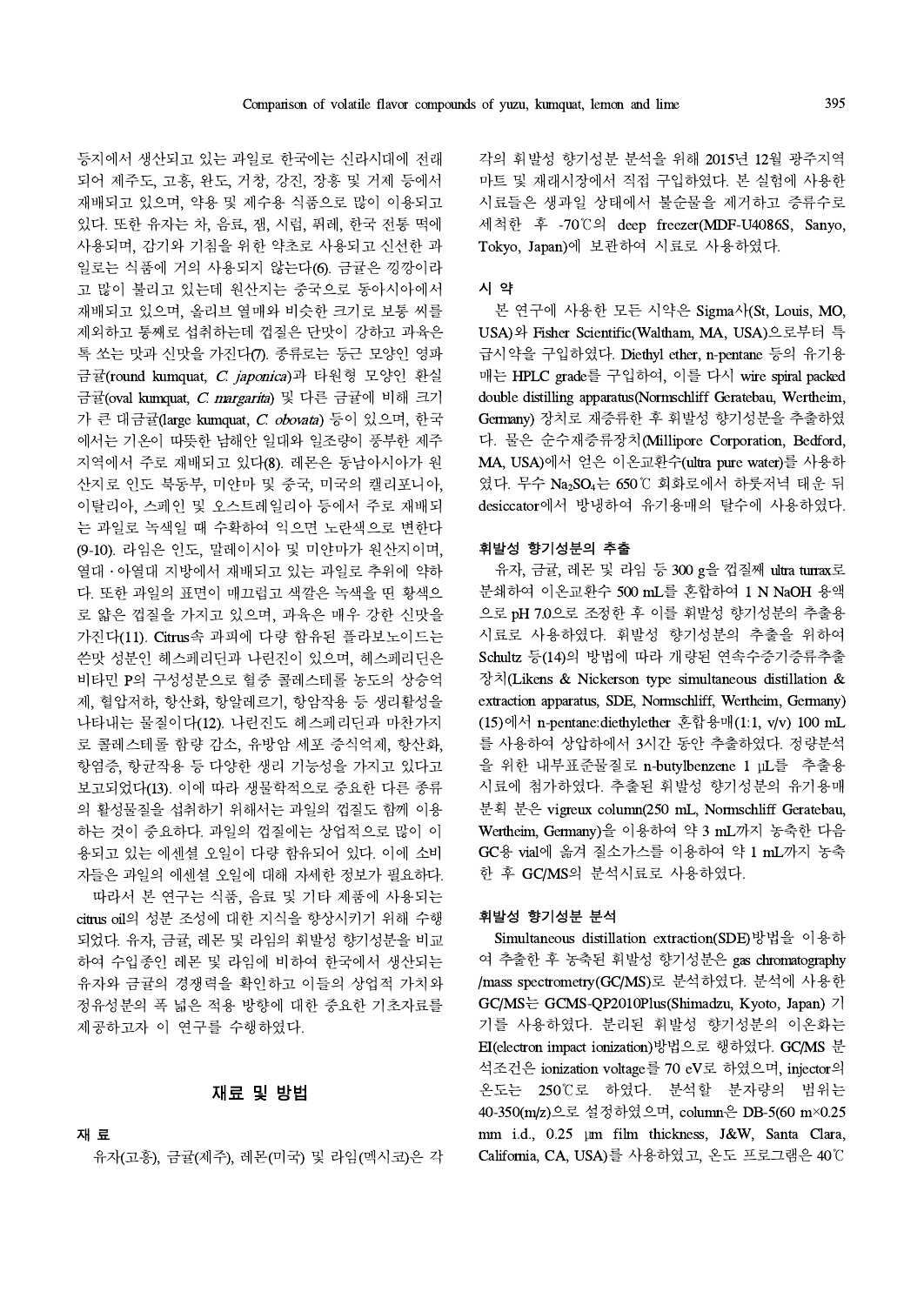에서 3분간 유지한 다음 2℃/min의 속도로 150℃까지 상승시 켜 5분간 유지하고, 동일한 속도로 180℃까지 승온시켜 5분 간 유지하였다. 다시 4℃/min의 속도로 200℃까지 상승시킨 후 10분간 유지한 다음 5℃/min의 속도로 230℃까지 상승시 킨 후 10분간 유지하도록 설정하였다. Carrier gas는 helium 을 사용하여 유속은 1.0 mL/min으로 하였으며, 휘발성 향기 성분은 1 μL를 split ratio 1:30으로 주입하였다.

#### 휘발성 향기성분의 확인 및 정량

GC/MS에 의해 total ionization chromatogram(TIC)에 분 리된 각 peak의 성분 분석은 mass spectrum library(NIST 05, WILEY 7 과 FFNSC 2)와 mass spectral data book의 spectrum(16,17)과의 일치 및 GC/MS분석에 의한 retention index와 문헌상의 retention index(18,19)와의 일치 및 표준 물질의 분석 data를 비교하여 확인하였다. 동정된 휘발성 향기성분의 상대적 정량을 위하여 내부표준물질로 첨가된 n-butyl benzene과 각 휘발성 화합물의 peak area% 비교하여 각 휘발성 화합물의 함유량을 계산하였다.

#### 통계처리

본 실험은 독립적으로 3회 이상 반복 실험을 한 후 평균값 을 나타내었으며, 시료들 간의 통계적 유의성 검증을 위해 SPSS(version 21.0, SPSS IBM., Chicago, IL, USA)를 이용하 여 p<0.05 수준에서 Duncan's multiple range test를 실시하였 다.

## 결과 및 고찰

#### 유자의 휘발성 향기성분

유자의 휘발성 향기성분을 분석하기 위하여 SDE 방법으 로 휘발성 향기성분을 추출한 후 GC/MS로 확인하였다. 동정된 화합물의 chromatogram은 Fig. 1에 도식하였으며, 상대적 농도는 Table 1에 나타내었다. 유자의 휘발성 향기 성분은 총 104종으로 함량은 3,713.02 mg/kg이 확인되었다. 관능기별로는 hydrocarbon류가 33종(82.48%)으로 가장 높 은 비율을 차지하였으며, 그 다음으로는 alcohol류가 24종 (11.54%), ester류 16종(3.78%), aldehyde류 21종(1.23%), oxide류 5종(0.61%) 및 ketone류 5종(0.31%)이 확인되었다. 관능기별 함량은 hydrocarbon류가 3,063.69mg/kg으로 가 장 높았으며, alcohol류 428.64 mg/kg, ester류140.48 mg/kg, aldehyde류 45.88 mg/kg, oxide류 22.85 mg/kg 및 ketone류 11.48 mg/kg 순으로 나타났다(Table 2). 유자에서는 77종의 terpenoid류가 동정되었으며, 함량은 3,523.50 mg/kg으로 전체의 94.88%를 차지하였다.그 중에서 monoterpene hydrocarbon류는 69.35%(2,575.27 mg/kg), sesquiterpene hydrocarbon류는 9.79%(363.67 mg/kg)로 확인되었으며,

oxygenated monoterpene류가 13.05%(484.58 mg/kg), oxygenated sesquiterpene류는 2.69%(99.98 mg/kg)로 확인 되었다(Fig. 2).

유자에서 확인된 hydrocarbon류 중 함량이 가장 높은 화 합물은 monoterpene인 limonene으로 1,300.68mg/kg이 동 정되었으며, peak area는 35.03%로 분석되었다. Lee 등(8)의 연구에서는 limonene의 함량이 59.52-74.30%로 보고되었 으며, Kang 등(20)은 추출방법에 따라 과피에서는 78.15-84.13%, 과육은 21.03%-81.19%로 확인되었다고 보 고하였다. 본 연구에서는 유자를 통째로 사용하여 분석한 결과 이들의 연구와 약간의 차이를 보였다고 사료된다.

Limonene 다음으로 확인된 hydrocarbon류는 γ-terpinene (13.46%), β-myrcene(4.56%), (E)-β-farnesene(4.37%), α -pinene(3.80%), β-pinene(3.21%), α-phellandrene(3.09%), (E)-β-ocimene(2.31%) 및 α-terpinolene(2.24%) 순으로 동정 되었다.

Limonene은 citrus속 과일의 정유성분에 70% 이상 함유 되었으며, 항산화 활성이 높은 물질로 알려져 있다. 또한 위암 및 간암세포에서 암세포 성장 저해 율이 매우 높으며, 유방암 세포의 증식억제 및 항돌연변이 효과 등이 있다고 밝혀졌다(21,22). γ-Terpinene의 함량은 Lee 등(8) 및 Kang 등(20)의 연구에서 limonene 다음으로 많이 함유되었다고 보고하였는데, 본 연구 결과와 유사하여 γ-terpinene은 유자 의 특징적인 향기성분임을 확인할 수 있었다. γ-Terpinene 은 limonene의 이성화에 의해 생성되는 성분으로 은은한 감귤 향과 상쾌한 풀 향기를 가지며, peppermint, thyme, spearmint 등 다양한 식품향료 조합에 이용되는 화합물이다 (23,24). 상쾌한 향을 가지고 있는 β-myrcene의 구조는 γ -terpinene 및 limonene과 달리 벤젠고리를 가지고 있지 않아 항산화효과가 떨어지며, 또한 공기 중에서 불안정하여 향 료 산업에서 직접적으로 사용하지 않고 citral, citronellol, citronellal, geraniol, linalool, nerol 및 menthol 등을 제조하기 위한 중간물질로서 매우 핵심적인 화합물이다(25).

Alcohol류 중 가장 높은 비율로 나타난 linalool의 peak area는 7.46%로 함량은 277.17 mg/kg으로 확인되었다. Linalool은 많은 꽃과 향신료 식물에서 발견되는 테르펜 알콜로 꽃향기를 가진다. 이를 바탕으로 방향제, 세제,샴푸 및 로션을 포함한 향기 제품의 60-80%는 화학 중간체로 사용되며, 벼룩, 초라피 및 바퀴벌레 살충제로도 이용된다 (26).

Lee 등(8)의 연구에서 limonene, γ-terpinene, β-farnesene, sabinene, linalool, β-myrcene 및 terpinolene 7종이 유자 전체 향기성분의 92.4%를 차지한다고 보고하였으나, 본 연구에 서는 68.47%로 확인되었으며, 이들 성분 이외에 α-pinene, β-pinene, α-phellandrene, (E)-β-ocimene 및 germacrene D 등이 유자의 주요 화합물로 확인되었다. 또한 linalyl acetate, α-funebrene, bicyclogermacrene, β-sesquiphellandrene, 4-vinyl-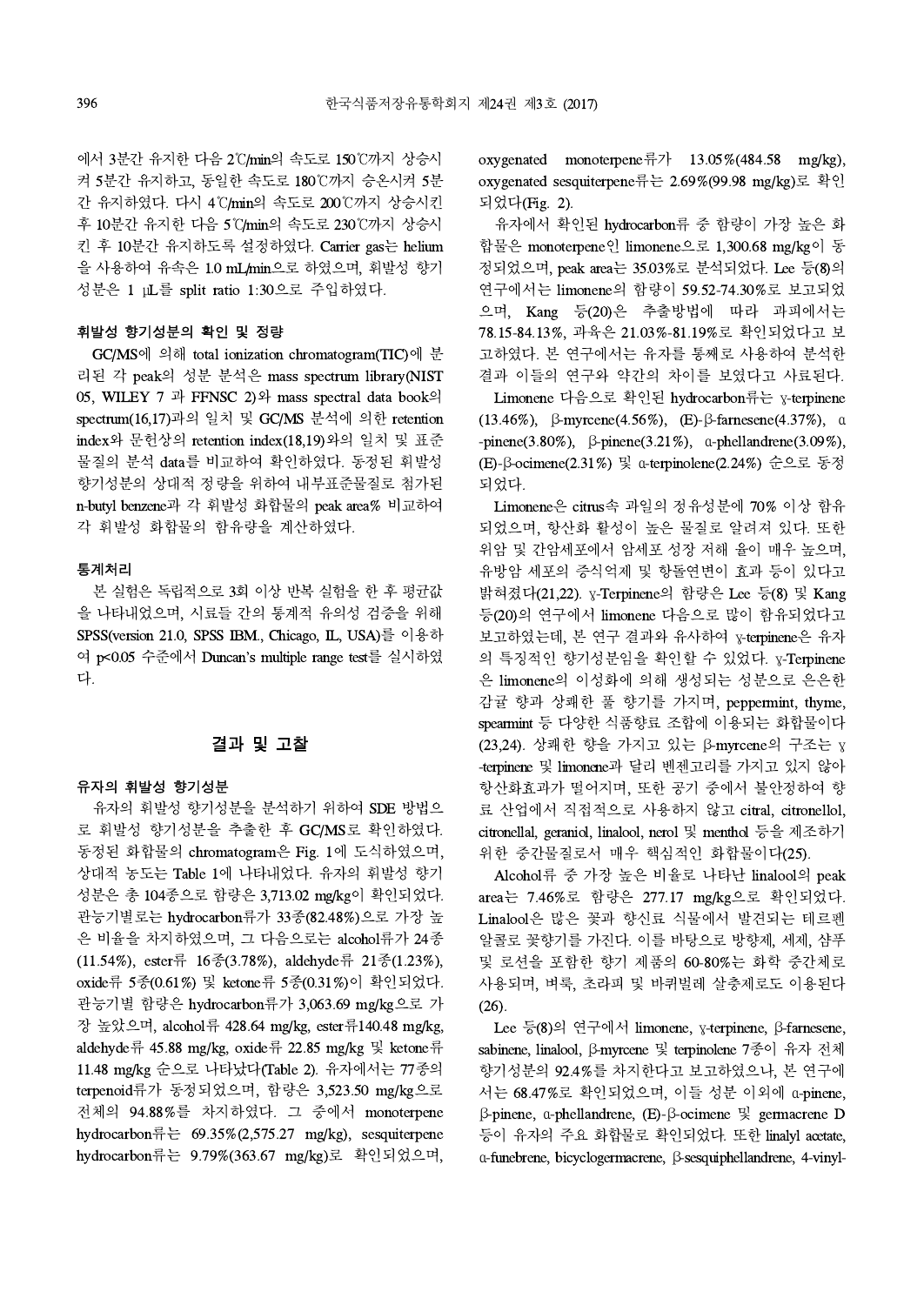

I.S., internal standard.(The ionization voltage and temperature of injector and ion source were 70 eV, 230℃ and 250℃ respectively. The mass spectrometer scanned from 40 to 350 m/z. DB-5 capillary column was used for the separation).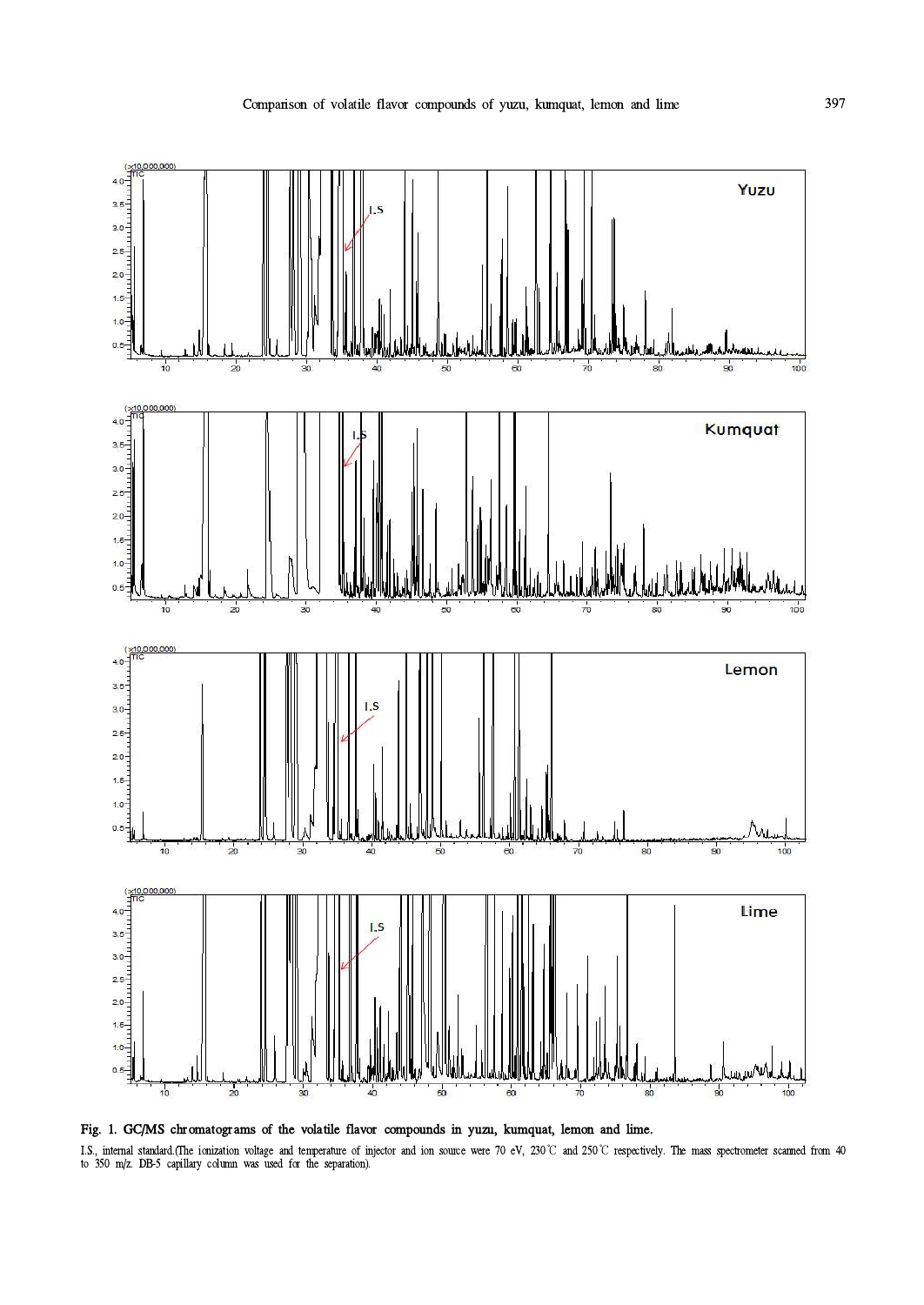Table 1. Volatile flavor compounds identified in yuzu, kumquat, lemon and lime

| Area%<br>Area%<br>Area $\%$<br>mg/kg<br>Area%<br>mg/kg<br>mg/kg<br>mg/kg<br>Hydrocarbons<br>$0.13^{b4}$<br>$0.21$ <sup>a</sup><br>922<br>0.00<br>Tricyclene<br>$C_{10}H_{16}$<br>136<br>0.01<br>1<br>$\overline{a}$<br>$27.62^{b}$<br>$20.71^a$<br>55.65 <sup>c</sup><br>0.91<br>0.94<br>926<br>$C_{10}H_{16}$<br>1.50<br>2<br>a-Thujene<br>136<br>$61.50^{b}$<br>141.24 <sup>d</sup><br>933<br>$C_{10}H_{16}$<br>3.80<br>3.25<br>20.22 <sup>a</sup><br>2.86<br>$86.47^{\circ}$<br>2.78<br>3<br>a-Pinene<br>136<br>3.47 <sup>b</sup><br>$2.37^{\mathrm{a}}$<br>$2.36^{a}$<br>950<br>0.06<br>0.08<br>Camphene<br>$C_{10}H_{16}$<br>0.16<br>4<br>136<br>$\blacksquare$<br>$\overline{a}$<br>$54.08^{b,c}$<br>$51.19^{b,c}$<br>$80.01^\circ$<br>973<br>1.38<br>0.89<br>5.56 <sup>a</sup><br>2.65<br>2.45<br>5<br>Sabinene<br>$C_{10}H_{16}$<br>136<br>$239.45^{\circ}$<br>7.74<br>171.06 <sup>b</sup><br>979<br><b>ß-Pinene</b><br>3.21<br>$119.36^{a}$<br>7.92<br>6<br>$C_{10}H_{16}$<br>136<br>$\Box$<br>171.51 <sup>b</sup><br>4.56<br>$169.34^{b}$<br>5.67<br>2.74<br>$60.62^a$<br>7<br>989<br>12.77<br>$79.43^a$<br>β-Myrcene<br>$C_{10}H_{16}$<br>136<br>$114.76^{b}$<br>$3.22^a$<br>8<br>1007<br>3.09<br>0.17<br>$5.14^{a}$<br>0.15<br>a-Phellandrene<br>$C_{10}H_{16}$<br>136<br>$\sim$<br>$30.47^b$<br>9<br>1018<br>0.82<br>0.42<br>$12.61^a$<br>0.71<br>$15.79^{\circ}$<br>$C_{10}H_{16}$<br>a-Terpinene<br>136<br>$45.98^{b}$<br>0.62<br>10<br>1027<br>1.24<br>18.90a<br>$C_{10}H_{14}$<br>134<br>p-Cymene<br>$\blacksquare$<br>$1,300.68^b$<br>397.13 <sup>a</sup><br>$1,221.79$ <sup>b</sup><br>1030<br>35.03<br>63.82<br>40.35<br>25.06<br>553.58 <sup>a</sup><br>Limonene<br>$C_{10}H_{16}$<br>136<br>11<br>$85.84^{b}$<br>1049<br>2.31<br>0.27<br>$6.82$ <sup>a</sup><br>12<br>$(E)$ - $\beta$ -Ocimene<br>$C_{10}H_{16}$<br>136<br>$8.28$ <sup>a</sup><br>0.31<br>÷,<br>1060<br>I.S<br>Butyl benzene<br>$C_{10}H_{14}$<br>134<br>÷,<br>$\blacksquare$<br>$\blacksquare$<br>499.78 <sup>d</sup><br>212.98 <sup>b</sup><br>1068<br>1.01 <sup>a</sup><br>349.95 <sup>c</sup><br>9.64<br>13<br>y-Terpinene<br>$C_{10}H_{16}$<br>136<br>13.46<br>0.16<br>11.57<br>$83.36^{d}$<br>$36.64^{b}$<br>1089<br>a-Terpinolene<br>136<br>2.24<br>0.14<br>$0.85^{\rm a}$<br>1.60<br>1.66<br>14<br>$C_{10}H_{166}$<br>$48.40^\circ$<br>$0.39^{b}$<br>$0.24^{\mathrm{a}}$<br>$0.26^{\mathrm{a}}$<br>1115<br>$C_{10}H_{14}$<br>134<br>0.06<br>0.01<br>0.01<br>15<br>1,3,8-p-Menthatriene<br>$\overline{\phantom{a}}$<br>$2.51^{b}$<br>1.48 <sup>a</sup><br>1337<br>204<br>0.25<br>$9.17^\circ$<br>0.24<br>0.11<br>16<br>δ-Elemene<br>$C_{15}H_{24}$<br>$\overline{\phantom{a}}$<br>$12.90^{b}$<br>0.10<br>$0.63^{\rm a}$<br>1379<br>$C_{15}H_{24}$<br>204<br>0.35<br>17<br>a-Copaene<br>÷,<br>0.03<br>18<br>1388<br>β-Bourbonene<br>$C_{15}H_{24}$<br>204<br>0.21<br>$\omega$<br>ä,<br>÷,<br>27.16 <sup>d</sup><br>$2.94^{b}$<br>19<br>0.73<br>0.47<br>0.02<br>$0.54^{\circ}$<br>$9.05^{\circ}$<br>1392<br>$\beta$ -Elemene<br>$C_{15}H_{24}$<br>204<br>0.41<br>1403<br>a-Funebrene<br>0.11<br>3.97<br>20<br>$C_{15}H_{24}$<br>204<br>$\overline{a}$<br>$\blacksquare$<br>$\overline{\phantom{a}}$<br>$8.47^{b}$<br>1416<br>$C_{15}H_{24}$<br>204<br>0.15<br>4.63 <sup>a</sup><br>0.38<br>21<br>(ZJ-a-Bergamotene<br>$\overline{\phantom{a}}$<br>÷,<br>1.15 <sup>b</sup><br>0.02<br>$0.55^a$<br>$0.05\,$<br>22<br>1422<br>a-Santalene<br>204<br>$C_{15}H_{24}$<br>$\overline{\phantom{a}}$<br>$\overline{\phantom{a}}$<br>$\overline{a}$<br>$32.19^{b}$<br>1425<br>$2.33^{a}$<br>0.18 <sup>a</sup><br>1.06<br>2.01<br>44.38 <sup>c</sup><br>23<br>$(E)$ - $\beta$ -Caryophyllene<br>$C_{15}H_{24}$<br>204<br>0.06<br>0.03<br>$1.53^{b}$<br>7.56 <sup>c</sup><br>$0.74$ <sup>a</sup><br>0.07<br>24<br>1432<br>$C_{15}H_{24}$<br>204<br>$0.20\,$<br>0.12<br>y-Elemene<br>$\blacksquare$<br>$\frac{1}{2}$<br>$78.25^{b}$<br>1437<br>1.99<br>60.06 <sup>a</sup><br>3.54<br>25<br>$(E)$ -a-Bergamotene<br>$C_{15}H_{24}$<br>204<br>$\overline{\phantom{a}}$<br>$\overline{\phantom{a}}$<br>$\overline{\phantom{a}}$<br>$2.13^{b}$<br>$0.21$ <sup>a</sup><br>1439<br>$C_{15}H_{24}$<br>0.03<br>26<br>a-Guaiene<br>204<br>0.06<br>$\blacksquare$<br>$\blacksquare$<br>4.99 <sup>b</sup><br>$2.56^{\circ}$<br>27<br>1440<br>(E)-a-Caryophyllene<br>$C_{15}H_{24}$<br>204<br>0.08<br>0.23<br>$\blacksquare$<br>$\blacksquare$<br>÷,<br>28<br>1443<br>Sesquisabinene<br>$C_{15}H_{24}$<br>204<br>0.02<br>0.70<br>$\Box$<br>ä,<br>ä,<br>÷,<br>$0.93^{\rm b}$<br>29<br>Guaia-6,9-diene<br>204<br>0.02<br>0.09<br>$0.53$ <sup>a</sup><br>1445<br>$C_{15}H_{24}$<br>$\overline{\phantom{a}}$<br>÷,<br>$162.47^d$<br>30<br>1452<br>204<br>4.37<br>0.02<br>$0.15^a$<br>$5.85^a$<br>0.51<br>11.29 <sup>a</sup><br>$(E)$ - $\beta$ -Farnesene<br>$C_{15}H_{24}$<br>0.19<br>$5.12^{b}$<br>$9.83$ <sup>d</sup><br>$7.53^{\circ}$<br>$0.52\ensuremath{^{\mathrm{a}}}$<br>1461<br>a-Humulene<br>$C_{15}H_{24}$<br>204<br>0.20<br>0.08<br>0.17<br>0.45<br>31<br>$2.04^{\rm b}$<br>$1.24^{\text{a}}$<br>32<br>1480<br>$C_{15}H_{24}$<br>204<br>0.04<br>$0.09\,$<br>y-Curcumene<br>$\overline{\phantom{a}}$<br>$\overline{\phantom{a}}$<br>$\overline{a}$<br>L,<br>$0.79^{\rm b}$<br>1482<br>202<br>0.01<br>0.38 <sup>a</sup><br>0.04<br>33<br>a-Curcumene<br>$C_{15}H_{22}$<br>$45.35^b$<br>1487<br>Germacrene D<br>$C_{15}H_{24}$<br>204<br>1.22<br>0.82<br>$5.10^{\rm a}$<br>34<br>11.01 <sup>b</sup><br>0.13<br>3.98 <sup>a</sup><br>1488<br>$(E)$ - $\beta$ -Bergamotene<br>$C_{15}H_{24}$<br>204<br>0.50<br>35<br>$\blacksquare$<br>$\overline{\phantom{a}}$<br>1.80 <sup>b</sup><br>$1.79^{a}$<br>1496<br><b>ß-Selinene</b><br>204<br>0.05<br>$0.08\,$<br>36<br>$C_{15}H_{24}$<br>$\Box$<br>$\blacksquare$<br>$\overline{a}$<br>1498<br>Valencene<br>204<br>0.24<br>7.38<br>37<br>$C_{15}H_{24}$<br>ä,<br>÷,<br>$18.57^b$<br>38<br>1502<br>(Z-a-Bisabolene<br>0.28<br>$8.57^{a}$<br>0.84<br>$C_{15}H_{24}$<br>204<br>ä,<br>÷,<br>39<br>1502<br>Bicyclogermacrene<br>204<br>0.31<br>11.35<br>$C_{15}H_{24}$<br>÷,<br>ä,<br>$\blacksquare$<br>$\overline{\phantom{a}}$<br>$17.59^{\rm b}$<br>$0.70$ <sup>a</sup><br>40<br>1503<br>$(E,E)$ -a-Farnesene<br>204<br>0.02<br>0.13<br>$0.82^{\rm a}$<br>0.07<br>1.99 <sup>a</sup><br>0.80<br>$C_{15}H_{24}$<br>$2.37^{\rm b}$<br>δ-Guaiene<br>$0.06\,$<br>0.04<br>$0.22$ <sup>a</sup><br>1505<br>$C_{15}H_{24}$<br>204<br>41<br>$\overline{\phantom{a}}$<br>$\blacksquare$<br>$\qquad \qquad \blacksquare$<br>107.02 <sup>b</sup><br>$(Z - \beta - Bisabolene)$<br>42<br>1511<br>$C_{15}H_{24}$<br>204<br>2.91<br>$88.14^{a}$<br>4.84<br>$\blacksquare$<br>$\frac{1}{2}$<br>$\overline{a}$<br>1.49 <sup>b</sup><br>1514<br>(ZJ-y-Bisabolene<br>0.03<br>0.93 <sup>a</sup><br>0.07<br>43<br>$C_{15}H_{24}$<br>204<br>$\blacksquare$<br>÷,<br>1518<br>y-Cadinene<br>0.01<br>0.44<br>44<br>$C_{15}H_{24}$<br>204<br>$\Box$<br>$\blacksquare$<br>$\bar{\phantom{a}}$<br>÷,<br>$23.84^{b}$<br>$\delta$ -Cadinene<br>0.64<br>0.11<br>$0.70$ <sup>a</sup><br>$0.12^{a}$<br>$0.26^{\rm a}$<br>1521<br>0.00<br>0.01<br>45<br>$C_{15}H_{24}$<br>204<br>1.06 <sup>b</sup><br>7-Epi-a-selinene<br>0.02<br>$0.67$ <sup>a</sup><br>0.05<br>1526<br>$C_{15}H_{24}$<br>46<br>204<br>$\omega$<br>$\overline{\phantom{a}}$<br>$\overline{a}$<br>÷,<br>ß-Sesquiphellandrene<br>1527<br>$C_{15}H_{24}$<br>204<br>0.38<br>14.12<br>$\Box$<br>47<br>$\Box$<br>L,<br>$\overline{a}$<br>$\frac{1}{2}$<br>$1.06^{\rm b}$<br>$(E)$ - $Y$ -Bisabolene<br>0.01<br>$0.40^{\circ}$<br>0.05<br>48<br>1529<br>$C_{15}H_{24}$<br>204<br>$\Box$<br>$\overline{\phantom{a}}$<br>0.07<br>$2.03^a$<br>$4.46^{b}$<br>49<br>1542<br>$(E)$ -a-Bisabolene<br>204<br>0.20<br>$C_{15}H_{24}$<br>$\overline{\phantom{a}}$<br>$\blacksquare$<br>÷, | $RI^{(1)}$     |      |                |                 | $\text{MW}^3$ | Yuzu |                 | Kumquat |                                  | Lemon |                | Lime |            |
|-------------------------------------------------------------------------------------------------------------------------------------------------------------------------------------------------------------------------------------------------------------------------------------------------------------------------------------------------------------------------------------------------------------------------------------------------------------------------------------------------------------------------------------------------------------------------------------------------------------------------------------------------------------------------------------------------------------------------------------------------------------------------------------------------------------------------------------------------------------------------------------------------------------------------------------------------------------------------------------------------------------------------------------------------------------------------------------------------------------------------------------------------------------------------------------------------------------------------------------------------------------------------------------------------------------------------------------------------------------------------------------------------------------------------------------------------------------------------------------------------------------------------------------------------------------------------------------------------------------------------------------------------------------------------------------------------------------------------------------------------------------------------------------------------------------------------------------------------------------------------------------------------------------------------------------------------------------------------------------------------------------------------------------------------------------------------------------------------------------------------------------------------------------------------------------------------------------------------------------------------------------------------------------------------------------------------------------------------------------------------------------------------------------------------------------------------------------------------------------------------------------------------------------------------------------------------------------------------------------------------------------------------------------------------------------------------------------------------------------------------------------------------------------------------------------------------------------------------------------------------------------------------------------------------------------------------------------------------------------------------------------------------------------------------------------------------------------------------------------------------------------------------------------------------------------------------------------------------------------------------------------------------------------------------------------------------------------------------------------------------------------------------------------------------------------------------------------------------------------------------------------------------------------------------------------------------------------------------------------------------------------------------------------------------------------------------------------------------------------------------------------------------------------------------------------------------------------------------------------------------------------------------------------------------------------------------------------------------------------------------------------------------------------------------------------------------------------------------------------------------------------------------------------------------------------------------------------------------------------------------------------------------------------------------------------------------------------------------------------------------------------------------------------------------------------------------------------------------------------------------------------------------------------------------------------------------------------------------------------------------------------------------------------------------------------------------------------------------------------------------------------------------------------------------------------------------------------------------------------------------------------------------------------------------------------------------------------------------------------------------------------------------------------------------------------------------------------------------------------------------------------------------------------------------------------------------------------------------------------------------------------------------------------------------------------------------------------------------------------------------------------------------------------------------------------------------------------------------------------------------------------------------------------------------------------------------------------------------------------------------------------------------------------------------------------------------------------------------------------------------------------------------------------------------------------------------------------------------------------------------------------------------------------------------------------------------------------------------------------------------------------------------------------------------------------------------------------------------------------------------------------------------------------------------------------------------------------------------------------------------------------------------------------------------------------------------------------------------------------------------------------------------------------------------------------------------------------------------------------------------------------------------------------------------------------------------------------------------------------------------------------------------------------------------------------------------------------------------------------------------------------------------------------------------------------------------------------------------------------------------------------------------------------------------------------------------------------------------------------------------------------------------------------------------------------------------------------------------------------------------------------------------------------------------------------------------------------------------------------------------------------------------------------------------------------------------------------------------------------------------------------------------------------------------------------------------------------------------------------------------------------------------------------------------------------------------------------------------------------------------------------------------------------------------------------------------------------------------------------------------------------------------------------------------------------------------|----------------|------|----------------|-----------------|---------------|------|-----------------|---------|----------------------------------|-------|----------------|------|------------|
|                                                                                                                                                                                                                                                                                                                                                                                                                                                                                                                                                                                                                                                                                                                                                                                                                                                                                                                                                                                                                                                                                                                                                                                                                                                                                                                                                                                                                                                                                                                                                                                                                                                                                                                                                                                                                                                                                                                                                                                                                                                                                                                                                                                                                                                                                                                                                                                                                                                                                                                                                                                                                                                                                                                                                                                                                                                                                                                                                                                                                                                                                                                                                                                                                                                                                                                                                                                                                                                                                                                                                                                                                                                                                                                                                                                                                                                                                                                                                                                                                                                                                                                                                                                                                                                                                                                                                                                                                                                                                                                                                                                                                                                                                                                                                                                                                                                                                                                                                                                                                                                                                                                                                                                                                                                                                                                                                                                                                                                                                                                                                                                                                                                                                                                                                                                                                                                                                                                                                                                                                                                                                                                                                                                                                                                                                                                                                                                                                                                                                                                                                                                                                                                                                                                                                                                                                                                                                                                                                                                                                                                                                                                                                                                                                                                                                                                                                                                                                                                                                                                                                                                                                                                                                                                                                                                                                         | N <sub>o</sub> |      | Compounds name | MF <sup>2</sup> |               |      |                 |         |                                  |       |                |      |            |
|                                                                                                                                                                                                                                                                                                                                                                                                                                                                                                                                                                                                                                                                                                                                                                                                                                                                                                                                                                                                                                                                                                                                                                                                                                                                                                                                                                                                                                                                                                                                                                                                                                                                                                                                                                                                                                                                                                                                                                                                                                                                                                                                                                                                                                                                                                                                                                                                                                                                                                                                                                                                                                                                                                                                                                                                                                                                                                                                                                                                                                                                                                                                                                                                                                                                                                                                                                                                                                                                                                                                                                                                                                                                                                                                                                                                                                                                                                                                                                                                                                                                                                                                                                                                                                                                                                                                                                                                                                                                                                                                                                                                                                                                                                                                                                                                                                                                                                                                                                                                                                                                                                                                                                                                                                                                                                                                                                                                                                                                                                                                                                                                                                                                                                                                                                                                                                                                                                                                                                                                                                                                                                                                                                                                                                                                                                                                                                                                                                                                                                                                                                                                                                                                                                                                                                                                                                                                                                                                                                                                                                                                                                                                                                                                                                                                                                                                                                                                                                                                                                                                                                                                                                                                                                                                                                                                                         |                |      |                |                 |               |      |                 |         |                                  |       |                |      |            |
|                                                                                                                                                                                                                                                                                                                                                                                                                                                                                                                                                                                                                                                                                                                                                                                                                                                                                                                                                                                                                                                                                                                                                                                                                                                                                                                                                                                                                                                                                                                                                                                                                                                                                                                                                                                                                                                                                                                                                                                                                                                                                                                                                                                                                                                                                                                                                                                                                                                                                                                                                                                                                                                                                                                                                                                                                                                                                                                                                                                                                                                                                                                                                                                                                                                                                                                                                                                                                                                                                                                                                                                                                                                                                                                                                                                                                                                                                                                                                                                                                                                                                                                                                                                                                                                                                                                                                                                                                                                                                                                                                                                                                                                                                                                                                                                                                                                                                                                                                                                                                                                                                                                                                                                                                                                                                                                                                                                                                                                                                                                                                                                                                                                                                                                                                                                                                                                                                                                                                                                                                                                                                                                                                                                                                                                                                                                                                                                                                                                                                                                                                                                                                                                                                                                                                                                                                                                                                                                                                                                                                                                                                                                                                                                                                                                                                                                                                                                                                                                                                                                                                                                                                                                                                                                                                                                                                         |                |      |                |                 |               |      |                 |         |                                  |       |                |      |            |
|                                                                                                                                                                                                                                                                                                                                                                                                                                                                                                                                                                                                                                                                                                                                                                                                                                                                                                                                                                                                                                                                                                                                                                                                                                                                                                                                                                                                                                                                                                                                                                                                                                                                                                                                                                                                                                                                                                                                                                                                                                                                                                                                                                                                                                                                                                                                                                                                                                                                                                                                                                                                                                                                                                                                                                                                                                                                                                                                                                                                                                                                                                                                                                                                                                                                                                                                                                                                                                                                                                                                                                                                                                                                                                                                                                                                                                                                                                                                                                                                                                                                                                                                                                                                                                                                                                                                                                                                                                                                                                                                                                                                                                                                                                                                                                                                                                                                                                                                                                                                                                                                                                                                                                                                                                                                                                                                                                                                                                                                                                                                                                                                                                                                                                                                                                                                                                                                                                                                                                                                                                                                                                                                                                                                                                                                                                                                                                                                                                                                                                                                                                                                                                                                                                                                                                                                                                                                                                                                                                                                                                                                                                                                                                                                                                                                                                                                                                                                                                                                                                                                                                                                                                                                                                                                                                                                                         |                |      |                |                 |               |      |                 |         |                                  |       |                |      |            |
|                                                                                                                                                                                                                                                                                                                                                                                                                                                                                                                                                                                                                                                                                                                                                                                                                                                                                                                                                                                                                                                                                                                                                                                                                                                                                                                                                                                                                                                                                                                                                                                                                                                                                                                                                                                                                                                                                                                                                                                                                                                                                                                                                                                                                                                                                                                                                                                                                                                                                                                                                                                                                                                                                                                                                                                                                                                                                                                                                                                                                                                                                                                                                                                                                                                                                                                                                                                                                                                                                                                                                                                                                                                                                                                                                                                                                                                                                                                                                                                                                                                                                                                                                                                                                                                                                                                                                                                                                                                                                                                                                                                                                                                                                                                                                                                                                                                                                                                                                                                                                                                                                                                                                                                                                                                                                                                                                                                                                                                                                                                                                                                                                                                                                                                                                                                                                                                                                                                                                                                                                                                                                                                                                                                                                                                                                                                                                                                                                                                                                                                                                                                                                                                                                                                                                                                                                                                                                                                                                                                                                                                                                                                                                                                                                                                                                                                                                                                                                                                                                                                                                                                                                                                                                                                                                                                                                         |                |      |                |                 |               |      |                 |         |                                  |       |                |      |            |
|                                                                                                                                                                                                                                                                                                                                                                                                                                                                                                                                                                                                                                                                                                                                                                                                                                                                                                                                                                                                                                                                                                                                                                                                                                                                                                                                                                                                                                                                                                                                                                                                                                                                                                                                                                                                                                                                                                                                                                                                                                                                                                                                                                                                                                                                                                                                                                                                                                                                                                                                                                                                                                                                                                                                                                                                                                                                                                                                                                                                                                                                                                                                                                                                                                                                                                                                                                                                                                                                                                                                                                                                                                                                                                                                                                                                                                                                                                                                                                                                                                                                                                                                                                                                                                                                                                                                                                                                                                                                                                                                                                                                                                                                                                                                                                                                                                                                                                                                                                                                                                                                                                                                                                                                                                                                                                                                                                                                                                                                                                                                                                                                                                                                                                                                                                                                                                                                                                                                                                                                                                                                                                                                                                                                                                                                                                                                                                                                                                                                                                                                                                                                                                                                                                                                                                                                                                                                                                                                                                                                                                                                                                                                                                                                                                                                                                                                                                                                                                                                                                                                                                                                                                                                                                                                                                                                                         |                |      |                |                 |               |      |                 |         |                                  |       |                |      |            |
|                                                                                                                                                                                                                                                                                                                                                                                                                                                                                                                                                                                                                                                                                                                                                                                                                                                                                                                                                                                                                                                                                                                                                                                                                                                                                                                                                                                                                                                                                                                                                                                                                                                                                                                                                                                                                                                                                                                                                                                                                                                                                                                                                                                                                                                                                                                                                                                                                                                                                                                                                                                                                                                                                                                                                                                                                                                                                                                                                                                                                                                                                                                                                                                                                                                                                                                                                                                                                                                                                                                                                                                                                                                                                                                                                                                                                                                                                                                                                                                                                                                                                                                                                                                                                                                                                                                                                                                                                                                                                                                                                                                                                                                                                                                                                                                                                                                                                                                                                                                                                                                                                                                                                                                                                                                                                                                                                                                                                                                                                                                                                                                                                                                                                                                                                                                                                                                                                                                                                                                                                                                                                                                                                                                                                                                                                                                                                                                                                                                                                                                                                                                                                                                                                                                                                                                                                                                                                                                                                                                                                                                                                                                                                                                                                                                                                                                                                                                                                                                                                                                                                                                                                                                                                                                                                                                                                         |                |      |                |                 |               |      |                 |         |                                  |       |                |      |            |
|                                                                                                                                                                                                                                                                                                                                                                                                                                                                                                                                                                                                                                                                                                                                                                                                                                                                                                                                                                                                                                                                                                                                                                                                                                                                                                                                                                                                                                                                                                                                                                                                                                                                                                                                                                                                                                                                                                                                                                                                                                                                                                                                                                                                                                                                                                                                                                                                                                                                                                                                                                                                                                                                                                                                                                                                                                                                                                                                                                                                                                                                                                                                                                                                                                                                                                                                                                                                                                                                                                                                                                                                                                                                                                                                                                                                                                                                                                                                                                                                                                                                                                                                                                                                                                                                                                                                                                                                                                                                                                                                                                                                                                                                                                                                                                                                                                                                                                                                                                                                                                                                                                                                                                                                                                                                                                                                                                                                                                                                                                                                                                                                                                                                                                                                                                                                                                                                                                                                                                                                                                                                                                                                                                                                                                                                                                                                                                                                                                                                                                                                                                                                                                                                                                                                                                                                                                                                                                                                                                                                                                                                                                                                                                                                                                                                                                                                                                                                                                                                                                                                                                                                                                                                                                                                                                                                                         |                |      |                |                 |               |      |                 |         |                                  |       |                |      |            |
|                                                                                                                                                                                                                                                                                                                                                                                                                                                                                                                                                                                                                                                                                                                                                                                                                                                                                                                                                                                                                                                                                                                                                                                                                                                                                                                                                                                                                                                                                                                                                                                                                                                                                                                                                                                                                                                                                                                                                                                                                                                                                                                                                                                                                                                                                                                                                                                                                                                                                                                                                                                                                                                                                                                                                                                                                                                                                                                                                                                                                                                                                                                                                                                                                                                                                                                                                                                                                                                                                                                                                                                                                                                                                                                                                                                                                                                                                                                                                                                                                                                                                                                                                                                                                                                                                                                                                                                                                                                                                                                                                                                                                                                                                                                                                                                                                                                                                                                                                                                                                                                                                                                                                                                                                                                                                                                                                                                                                                                                                                                                                                                                                                                                                                                                                                                                                                                                                                                                                                                                                                                                                                                                                                                                                                                                                                                                                                                                                                                                                                                                                                                                                                                                                                                                                                                                                                                                                                                                                                                                                                                                                                                                                                                                                                                                                                                                                                                                                                                                                                                                                                                                                                                                                                                                                                                                                         |                |      |                |                 |               |      |                 |         |                                  |       |                |      |            |
|                                                                                                                                                                                                                                                                                                                                                                                                                                                                                                                                                                                                                                                                                                                                                                                                                                                                                                                                                                                                                                                                                                                                                                                                                                                                                                                                                                                                                                                                                                                                                                                                                                                                                                                                                                                                                                                                                                                                                                                                                                                                                                                                                                                                                                                                                                                                                                                                                                                                                                                                                                                                                                                                                                                                                                                                                                                                                                                                                                                                                                                                                                                                                                                                                                                                                                                                                                                                                                                                                                                                                                                                                                                                                                                                                                                                                                                                                                                                                                                                                                                                                                                                                                                                                                                                                                                                                                                                                                                                                                                                                                                                                                                                                                                                                                                                                                                                                                                                                                                                                                                                                                                                                                                                                                                                                                                                                                                                                                                                                                                                                                                                                                                                                                                                                                                                                                                                                                                                                                                                                                                                                                                                                                                                                                                                                                                                                                                                                                                                                                                                                                                                                                                                                                                                                                                                                                                                                                                                                                                                                                                                                                                                                                                                                                                                                                                                                                                                                                                                                                                                                                                                                                                                                                                                                                                                                         |                |      |                |                 |               |      |                 |         |                                  |       |                |      |            |
|                                                                                                                                                                                                                                                                                                                                                                                                                                                                                                                                                                                                                                                                                                                                                                                                                                                                                                                                                                                                                                                                                                                                                                                                                                                                                                                                                                                                                                                                                                                                                                                                                                                                                                                                                                                                                                                                                                                                                                                                                                                                                                                                                                                                                                                                                                                                                                                                                                                                                                                                                                                                                                                                                                                                                                                                                                                                                                                                                                                                                                                                                                                                                                                                                                                                                                                                                                                                                                                                                                                                                                                                                                                                                                                                                                                                                                                                                                                                                                                                                                                                                                                                                                                                                                                                                                                                                                                                                                                                                                                                                                                                                                                                                                                                                                                                                                                                                                                                                                                                                                                                                                                                                                                                                                                                                                                                                                                                                                                                                                                                                                                                                                                                                                                                                                                                                                                                                                                                                                                                                                                                                                                                                                                                                                                                                                                                                                                                                                                                                                                                                                                                                                                                                                                                                                                                                                                                                                                                                                                                                                                                                                                                                                                                                                                                                                                                                                                                                                                                                                                                                                                                                                                                                                                                                                                                                         |                |      |                |                 |               |      |                 |         |                                  |       |                |      |            |
|                                                                                                                                                                                                                                                                                                                                                                                                                                                                                                                                                                                                                                                                                                                                                                                                                                                                                                                                                                                                                                                                                                                                                                                                                                                                                                                                                                                                                                                                                                                                                                                                                                                                                                                                                                                                                                                                                                                                                                                                                                                                                                                                                                                                                                                                                                                                                                                                                                                                                                                                                                                                                                                                                                                                                                                                                                                                                                                                                                                                                                                                                                                                                                                                                                                                                                                                                                                                                                                                                                                                                                                                                                                                                                                                                                                                                                                                                                                                                                                                                                                                                                                                                                                                                                                                                                                                                                                                                                                                                                                                                                                                                                                                                                                                                                                                                                                                                                                                                                                                                                                                                                                                                                                                                                                                                                                                                                                                                                                                                                                                                                                                                                                                                                                                                                                                                                                                                                                                                                                                                                                                                                                                                                                                                                                                                                                                                                                                                                                                                                                                                                                                                                                                                                                                                                                                                                                                                                                                                                                                                                                                                                                                                                                                                                                                                                                                                                                                                                                                                                                                                                                                                                                                                                                                                                                                                         |                |      |                |                 |               |      |                 |         |                                  |       |                |      |            |
|                                                                                                                                                                                                                                                                                                                                                                                                                                                                                                                                                                                                                                                                                                                                                                                                                                                                                                                                                                                                                                                                                                                                                                                                                                                                                                                                                                                                                                                                                                                                                                                                                                                                                                                                                                                                                                                                                                                                                                                                                                                                                                                                                                                                                                                                                                                                                                                                                                                                                                                                                                                                                                                                                                                                                                                                                                                                                                                                                                                                                                                                                                                                                                                                                                                                                                                                                                                                                                                                                                                                                                                                                                                                                                                                                                                                                                                                                                                                                                                                                                                                                                                                                                                                                                                                                                                                                                                                                                                                                                                                                                                                                                                                                                                                                                                                                                                                                                                                                                                                                                                                                                                                                                                                                                                                                                                                                                                                                                                                                                                                                                                                                                                                                                                                                                                                                                                                                                                                                                                                                                                                                                                                                                                                                                                                                                                                                                                                                                                                                                                                                                                                                                                                                                                                                                                                                                                                                                                                                                                                                                                                                                                                                                                                                                                                                                                                                                                                                                                                                                                                                                                                                                                                                                                                                                                                                         |                |      |                |                 |               |      |                 |         |                                  |       |                |      |            |
|                                                                                                                                                                                                                                                                                                                                                                                                                                                                                                                                                                                                                                                                                                                                                                                                                                                                                                                                                                                                                                                                                                                                                                                                                                                                                                                                                                                                                                                                                                                                                                                                                                                                                                                                                                                                                                                                                                                                                                                                                                                                                                                                                                                                                                                                                                                                                                                                                                                                                                                                                                                                                                                                                                                                                                                                                                                                                                                                                                                                                                                                                                                                                                                                                                                                                                                                                                                                                                                                                                                                                                                                                                                                                                                                                                                                                                                                                                                                                                                                                                                                                                                                                                                                                                                                                                                                                                                                                                                                                                                                                                                                                                                                                                                                                                                                                                                                                                                                                                                                                                                                                                                                                                                                                                                                                                                                                                                                                                                                                                                                                                                                                                                                                                                                                                                                                                                                                                                                                                                                                                                                                                                                                                                                                                                                                                                                                                                                                                                                                                                                                                                                                                                                                                                                                                                                                                                                                                                                                                                                                                                                                                                                                                                                                                                                                                                                                                                                                                                                                                                                                                                                                                                                                                                                                                                                                         |                |      |                |                 |               |      |                 |         |                                  |       |                |      |            |
|                                                                                                                                                                                                                                                                                                                                                                                                                                                                                                                                                                                                                                                                                                                                                                                                                                                                                                                                                                                                                                                                                                                                                                                                                                                                                                                                                                                                                                                                                                                                                                                                                                                                                                                                                                                                                                                                                                                                                                                                                                                                                                                                                                                                                                                                                                                                                                                                                                                                                                                                                                                                                                                                                                                                                                                                                                                                                                                                                                                                                                                                                                                                                                                                                                                                                                                                                                                                                                                                                                                                                                                                                                                                                                                                                                                                                                                                                                                                                                                                                                                                                                                                                                                                                                                                                                                                                                                                                                                                                                                                                                                                                                                                                                                                                                                                                                                                                                                                                                                                                                                                                                                                                                                                                                                                                                                                                                                                                                                                                                                                                                                                                                                                                                                                                                                                                                                                                                                                                                                                                                                                                                                                                                                                                                                                                                                                                                                                                                                                                                                                                                                                                                                                                                                                                                                                                                                                                                                                                                                                                                                                                                                                                                                                                                                                                                                                                                                                                                                                                                                                                                                                                                                                                                                                                                                                                         |                |      |                |                 |               |      |                 |         |                                  |       |                |      |            |
|                                                                                                                                                                                                                                                                                                                                                                                                                                                                                                                                                                                                                                                                                                                                                                                                                                                                                                                                                                                                                                                                                                                                                                                                                                                                                                                                                                                                                                                                                                                                                                                                                                                                                                                                                                                                                                                                                                                                                                                                                                                                                                                                                                                                                                                                                                                                                                                                                                                                                                                                                                                                                                                                                                                                                                                                                                                                                                                                                                                                                                                                                                                                                                                                                                                                                                                                                                                                                                                                                                                                                                                                                                                                                                                                                                                                                                                                                                                                                                                                                                                                                                                                                                                                                                                                                                                                                                                                                                                                                                                                                                                                                                                                                                                                                                                                                                                                                                                                                                                                                                                                                                                                                                                                                                                                                                                                                                                                                                                                                                                                                                                                                                                                                                                                                                                                                                                                                                                                                                                                                                                                                                                                                                                                                                                                                                                                                                                                                                                                                                                                                                                                                                                                                                                                                                                                                                                                                                                                                                                                                                                                                                                                                                                                                                                                                                                                                                                                                                                                                                                                                                                                                                                                                                                                                                                                                         |                |      |                |                 |               |      |                 |         |                                  |       |                |      |            |
|                                                                                                                                                                                                                                                                                                                                                                                                                                                                                                                                                                                                                                                                                                                                                                                                                                                                                                                                                                                                                                                                                                                                                                                                                                                                                                                                                                                                                                                                                                                                                                                                                                                                                                                                                                                                                                                                                                                                                                                                                                                                                                                                                                                                                                                                                                                                                                                                                                                                                                                                                                                                                                                                                                                                                                                                                                                                                                                                                                                                                                                                                                                                                                                                                                                                                                                                                                                                                                                                                                                                                                                                                                                                                                                                                                                                                                                                                                                                                                                                                                                                                                                                                                                                                                                                                                                                                                                                                                                                                                                                                                                                                                                                                                                                                                                                                                                                                                                                                                                                                                                                                                                                                                                                                                                                                                                                                                                                                                                                                                                                                                                                                                                                                                                                                                                                                                                                                                                                                                                                                                                                                                                                                                                                                                                                                                                                                                                                                                                                                                                                                                                                                                                                                                                                                                                                                                                                                                                                                                                                                                                                                                                                                                                                                                                                                                                                                                                                                                                                                                                                                                                                                                                                                                                                                                                                                         |                |      |                |                 |               |      |                 |         |                                  |       |                |      |            |
|                                                                                                                                                                                                                                                                                                                                                                                                                                                                                                                                                                                                                                                                                                                                                                                                                                                                                                                                                                                                                                                                                                                                                                                                                                                                                                                                                                                                                                                                                                                                                                                                                                                                                                                                                                                                                                                                                                                                                                                                                                                                                                                                                                                                                                                                                                                                                                                                                                                                                                                                                                                                                                                                                                                                                                                                                                                                                                                                                                                                                                                                                                                                                                                                                                                                                                                                                                                                                                                                                                                                                                                                                                                                                                                                                                                                                                                                                                                                                                                                                                                                                                                                                                                                                                                                                                                                                                                                                                                                                                                                                                                                                                                                                                                                                                                                                                                                                                                                                                                                                                                                                                                                                                                                                                                                                                                                                                                                                                                                                                                                                                                                                                                                                                                                                                                                                                                                                                                                                                                                                                                                                                                                                                                                                                                                                                                                                                                                                                                                                                                                                                                                                                                                                                                                                                                                                                                                                                                                                                                                                                                                                                                                                                                                                                                                                                                                                                                                                                                                                                                                                                                                                                                                                                                                                                                                                         |                |      |                |                 |               |      |                 |         |                                  |       |                |      |            |
|                                                                                                                                                                                                                                                                                                                                                                                                                                                                                                                                                                                                                                                                                                                                                                                                                                                                                                                                                                                                                                                                                                                                                                                                                                                                                                                                                                                                                                                                                                                                                                                                                                                                                                                                                                                                                                                                                                                                                                                                                                                                                                                                                                                                                                                                                                                                                                                                                                                                                                                                                                                                                                                                                                                                                                                                                                                                                                                                                                                                                                                                                                                                                                                                                                                                                                                                                                                                                                                                                                                                                                                                                                                                                                                                                                                                                                                                                                                                                                                                                                                                                                                                                                                                                                                                                                                                                                                                                                                                                                                                                                                                                                                                                                                                                                                                                                                                                                                                                                                                                                                                                                                                                                                                                                                                                                                                                                                                                                                                                                                                                                                                                                                                                                                                                                                                                                                                                                                                                                                                                                                                                                                                                                                                                                                                                                                                                                                                                                                                                                                                                                                                                                                                                                                                                                                                                                                                                                                                                                                                                                                                                                                                                                                                                                                                                                                                                                                                                                                                                                                                                                                                                                                                                                                                                                                                                         |                |      |                |                 |               |      |                 |         |                                  |       |                |      |            |
|                                                                                                                                                                                                                                                                                                                                                                                                                                                                                                                                                                                                                                                                                                                                                                                                                                                                                                                                                                                                                                                                                                                                                                                                                                                                                                                                                                                                                                                                                                                                                                                                                                                                                                                                                                                                                                                                                                                                                                                                                                                                                                                                                                                                                                                                                                                                                                                                                                                                                                                                                                                                                                                                                                                                                                                                                                                                                                                                                                                                                                                                                                                                                                                                                                                                                                                                                                                                                                                                                                                                                                                                                                                                                                                                                                                                                                                                                                                                                                                                                                                                                                                                                                                                                                                                                                                                                                                                                                                                                                                                                                                                                                                                                                                                                                                                                                                                                                                                                                                                                                                                                                                                                                                                                                                                                                                                                                                                                                                                                                                                                                                                                                                                                                                                                                                                                                                                                                                                                                                                                                                                                                                                                                                                                                                                                                                                                                                                                                                                                                                                                                                                                                                                                                                                                                                                                                                                                                                                                                                                                                                                                                                                                                                                                                                                                                                                                                                                                                                                                                                                                                                                                                                                                                                                                                                                                         |                |      |                |                 |               |      |                 |         |                                  |       |                |      |            |
|                                                                                                                                                                                                                                                                                                                                                                                                                                                                                                                                                                                                                                                                                                                                                                                                                                                                                                                                                                                                                                                                                                                                                                                                                                                                                                                                                                                                                                                                                                                                                                                                                                                                                                                                                                                                                                                                                                                                                                                                                                                                                                                                                                                                                                                                                                                                                                                                                                                                                                                                                                                                                                                                                                                                                                                                                                                                                                                                                                                                                                                                                                                                                                                                                                                                                                                                                                                                                                                                                                                                                                                                                                                                                                                                                                                                                                                                                                                                                                                                                                                                                                                                                                                                                                                                                                                                                                                                                                                                                                                                                                                                                                                                                                                                                                                                                                                                                                                                                                                                                                                                                                                                                                                                                                                                                                                                                                                                                                                                                                                                                                                                                                                                                                                                                                                                                                                                                                                                                                                                                                                                                                                                                                                                                                                                                                                                                                                                                                                                                                                                                                                                                                                                                                                                                                                                                                                                                                                                                                                                                                                                                                                                                                                                                                                                                                                                                                                                                                                                                                                                                                                                                                                                                                                                                                                                                         |                |      |                |                 |               |      |                 |         |                                  |       |                |      |            |
|                                                                                                                                                                                                                                                                                                                                                                                                                                                                                                                                                                                                                                                                                                                                                                                                                                                                                                                                                                                                                                                                                                                                                                                                                                                                                                                                                                                                                                                                                                                                                                                                                                                                                                                                                                                                                                                                                                                                                                                                                                                                                                                                                                                                                                                                                                                                                                                                                                                                                                                                                                                                                                                                                                                                                                                                                                                                                                                                                                                                                                                                                                                                                                                                                                                                                                                                                                                                                                                                                                                                                                                                                                                                                                                                                                                                                                                                                                                                                                                                                                                                                                                                                                                                                                                                                                                                                                                                                                                                                                                                                                                                                                                                                                                                                                                                                                                                                                                                                                                                                                                                                                                                                                                                                                                                                                                                                                                                                                                                                                                                                                                                                                                                                                                                                                                                                                                                                                                                                                                                                                                                                                                                                                                                                                                                                                                                                                                                                                                                                                                                                                                                                                                                                                                                                                                                                                                                                                                                                                                                                                                                                                                                                                                                                                                                                                                                                                                                                                                                                                                                                                                                                                                                                                                                                                                                                         |                |      |                |                 |               |      |                 |         |                                  |       |                |      |            |
|                                                                                                                                                                                                                                                                                                                                                                                                                                                                                                                                                                                                                                                                                                                                                                                                                                                                                                                                                                                                                                                                                                                                                                                                                                                                                                                                                                                                                                                                                                                                                                                                                                                                                                                                                                                                                                                                                                                                                                                                                                                                                                                                                                                                                                                                                                                                                                                                                                                                                                                                                                                                                                                                                                                                                                                                                                                                                                                                                                                                                                                                                                                                                                                                                                                                                                                                                                                                                                                                                                                                                                                                                                                                                                                                                                                                                                                                                                                                                                                                                                                                                                                                                                                                                                                                                                                                                                                                                                                                                                                                                                                                                                                                                                                                                                                                                                                                                                                                                                                                                                                                                                                                                                                                                                                                                                                                                                                                                                                                                                                                                                                                                                                                                                                                                                                                                                                                                                                                                                                                                                                                                                                                                                                                                                                                                                                                                                                                                                                                                                                                                                                                                                                                                                                                                                                                                                                                                                                                                                                                                                                                                                                                                                                                                                                                                                                                                                                                                                                                                                                                                                                                                                                                                                                                                                                                                         |                |      |                |                 |               |      |                 |         |                                  |       |                |      |            |
|                                                                                                                                                                                                                                                                                                                                                                                                                                                                                                                                                                                                                                                                                                                                                                                                                                                                                                                                                                                                                                                                                                                                                                                                                                                                                                                                                                                                                                                                                                                                                                                                                                                                                                                                                                                                                                                                                                                                                                                                                                                                                                                                                                                                                                                                                                                                                                                                                                                                                                                                                                                                                                                                                                                                                                                                                                                                                                                                                                                                                                                                                                                                                                                                                                                                                                                                                                                                                                                                                                                                                                                                                                                                                                                                                                                                                                                                                                                                                                                                                                                                                                                                                                                                                                                                                                                                                                                                                                                                                                                                                                                                                                                                                                                                                                                                                                                                                                                                                                                                                                                                                                                                                                                                                                                                                                                                                                                                                                                                                                                                                                                                                                                                                                                                                                                                                                                                                                                                                                                                                                                                                                                                                                                                                                                                                                                                                                                                                                                                                                                                                                                                                                                                                                                                                                                                                                                                                                                                                                                                                                                                                                                                                                                                                                                                                                                                                                                                                                                                                                                                                                                                                                                                                                                                                                                                                         |                |      |                |                 |               |      |                 |         |                                  |       |                |      |            |
|                                                                                                                                                                                                                                                                                                                                                                                                                                                                                                                                                                                                                                                                                                                                                                                                                                                                                                                                                                                                                                                                                                                                                                                                                                                                                                                                                                                                                                                                                                                                                                                                                                                                                                                                                                                                                                                                                                                                                                                                                                                                                                                                                                                                                                                                                                                                                                                                                                                                                                                                                                                                                                                                                                                                                                                                                                                                                                                                                                                                                                                                                                                                                                                                                                                                                                                                                                                                                                                                                                                                                                                                                                                                                                                                                                                                                                                                                                                                                                                                                                                                                                                                                                                                                                                                                                                                                                                                                                                                                                                                                                                                                                                                                                                                                                                                                                                                                                                                                                                                                                                                                                                                                                                                                                                                                                                                                                                                                                                                                                                                                                                                                                                                                                                                                                                                                                                                                                                                                                                                                                                                                                                                                                                                                                                                                                                                                                                                                                                                                                                                                                                                                                                                                                                                                                                                                                                                                                                                                                                                                                                                                                                                                                                                                                                                                                                                                                                                                                                                                                                                                                                                                                                                                                                                                                                                                         |                |      |                |                 |               |      |                 |         |                                  |       |                |      |            |
|                                                                                                                                                                                                                                                                                                                                                                                                                                                                                                                                                                                                                                                                                                                                                                                                                                                                                                                                                                                                                                                                                                                                                                                                                                                                                                                                                                                                                                                                                                                                                                                                                                                                                                                                                                                                                                                                                                                                                                                                                                                                                                                                                                                                                                                                                                                                                                                                                                                                                                                                                                                                                                                                                                                                                                                                                                                                                                                                                                                                                                                                                                                                                                                                                                                                                                                                                                                                                                                                                                                                                                                                                                                                                                                                                                                                                                                                                                                                                                                                                                                                                                                                                                                                                                                                                                                                                                                                                                                                                                                                                                                                                                                                                                                                                                                                                                                                                                                                                                                                                                                                                                                                                                                                                                                                                                                                                                                                                                                                                                                                                                                                                                                                                                                                                                                                                                                                                                                                                                                                                                                                                                                                                                                                                                                                                                                                                                                                                                                                                                                                                                                                                                                                                                                                                                                                                                                                                                                                                                                                                                                                                                                                                                                                                                                                                                                                                                                                                                                                                                                                                                                                                                                                                                                                                                                                                         |                |      |                |                 |               |      |                 |         |                                  |       |                |      |            |
|                                                                                                                                                                                                                                                                                                                                                                                                                                                                                                                                                                                                                                                                                                                                                                                                                                                                                                                                                                                                                                                                                                                                                                                                                                                                                                                                                                                                                                                                                                                                                                                                                                                                                                                                                                                                                                                                                                                                                                                                                                                                                                                                                                                                                                                                                                                                                                                                                                                                                                                                                                                                                                                                                                                                                                                                                                                                                                                                                                                                                                                                                                                                                                                                                                                                                                                                                                                                                                                                                                                                                                                                                                                                                                                                                                                                                                                                                                                                                                                                                                                                                                                                                                                                                                                                                                                                                                                                                                                                                                                                                                                                                                                                                                                                                                                                                                                                                                                                                                                                                                                                                                                                                                                                                                                                                                                                                                                                                                                                                                                                                                                                                                                                                                                                                                                                                                                                                                                                                                                                                                                                                                                                                                                                                                                                                                                                                                                                                                                                                                                                                                                                                                                                                                                                                                                                                                                                                                                                                                                                                                                                                                                                                                                                                                                                                                                                                                                                                                                                                                                                                                                                                                                                                                                                                                                                                         |                |      |                |                 |               |      |                 |         |                                  |       |                |      |            |
|                                                                                                                                                                                                                                                                                                                                                                                                                                                                                                                                                                                                                                                                                                                                                                                                                                                                                                                                                                                                                                                                                                                                                                                                                                                                                                                                                                                                                                                                                                                                                                                                                                                                                                                                                                                                                                                                                                                                                                                                                                                                                                                                                                                                                                                                                                                                                                                                                                                                                                                                                                                                                                                                                                                                                                                                                                                                                                                                                                                                                                                                                                                                                                                                                                                                                                                                                                                                                                                                                                                                                                                                                                                                                                                                                                                                                                                                                                                                                                                                                                                                                                                                                                                                                                                                                                                                                                                                                                                                                                                                                                                                                                                                                                                                                                                                                                                                                                                                                                                                                                                                                                                                                                                                                                                                                                                                                                                                                                                                                                                                                                                                                                                                                                                                                                                                                                                                                                                                                                                                                                                                                                                                                                                                                                                                                                                                                                                                                                                                                                                                                                                                                                                                                                                                                                                                                                                                                                                                                                                                                                                                                                                                                                                                                                                                                                                                                                                                                                                                                                                                                                                                                                                                                                                                                                                                                         |                |      |                |                 |               |      |                 |         |                                  |       |                |      |            |
|                                                                                                                                                                                                                                                                                                                                                                                                                                                                                                                                                                                                                                                                                                                                                                                                                                                                                                                                                                                                                                                                                                                                                                                                                                                                                                                                                                                                                                                                                                                                                                                                                                                                                                                                                                                                                                                                                                                                                                                                                                                                                                                                                                                                                                                                                                                                                                                                                                                                                                                                                                                                                                                                                                                                                                                                                                                                                                                                                                                                                                                                                                                                                                                                                                                                                                                                                                                                                                                                                                                                                                                                                                                                                                                                                                                                                                                                                                                                                                                                                                                                                                                                                                                                                                                                                                                                                                                                                                                                                                                                                                                                                                                                                                                                                                                                                                                                                                                                                                                                                                                                                                                                                                                                                                                                                                                                                                                                                                                                                                                                                                                                                                                                                                                                                                                                                                                                                                                                                                                                                                                                                                                                                                                                                                                                                                                                                                                                                                                                                                                                                                                                                                                                                                                                                                                                                                                                                                                                                                                                                                                                                                                                                                                                                                                                                                                                                                                                                                                                                                                                                                                                                                                                                                                                                                                                                         |                |      |                |                 |               |      |                 |         |                                  |       |                |      |            |
|                                                                                                                                                                                                                                                                                                                                                                                                                                                                                                                                                                                                                                                                                                                                                                                                                                                                                                                                                                                                                                                                                                                                                                                                                                                                                                                                                                                                                                                                                                                                                                                                                                                                                                                                                                                                                                                                                                                                                                                                                                                                                                                                                                                                                                                                                                                                                                                                                                                                                                                                                                                                                                                                                                                                                                                                                                                                                                                                                                                                                                                                                                                                                                                                                                                                                                                                                                                                                                                                                                                                                                                                                                                                                                                                                                                                                                                                                                                                                                                                                                                                                                                                                                                                                                                                                                                                                                                                                                                                                                                                                                                                                                                                                                                                                                                                                                                                                                                                                                                                                                                                                                                                                                                                                                                                                                                                                                                                                                                                                                                                                                                                                                                                                                                                                                                                                                                                                                                                                                                                                                                                                                                                                                                                                                                                                                                                                                                                                                                                                                                                                                                                                                                                                                                                                                                                                                                                                                                                                                                                                                                                                                                                                                                                                                                                                                                                                                                                                                                                                                                                                                                                                                                                                                                                                                                                                         |                |      |                |                 |               |      |                 |         |                                  |       |                |      |            |
|                                                                                                                                                                                                                                                                                                                                                                                                                                                                                                                                                                                                                                                                                                                                                                                                                                                                                                                                                                                                                                                                                                                                                                                                                                                                                                                                                                                                                                                                                                                                                                                                                                                                                                                                                                                                                                                                                                                                                                                                                                                                                                                                                                                                                                                                                                                                                                                                                                                                                                                                                                                                                                                                                                                                                                                                                                                                                                                                                                                                                                                                                                                                                                                                                                                                                                                                                                                                                                                                                                                                                                                                                                                                                                                                                                                                                                                                                                                                                                                                                                                                                                                                                                                                                                                                                                                                                                                                                                                                                                                                                                                                                                                                                                                                                                                                                                                                                                                                                                                                                                                                                                                                                                                                                                                                                                                                                                                                                                                                                                                                                                                                                                                                                                                                                                                                                                                                                                                                                                                                                                                                                                                                                                                                                                                                                                                                                                                                                                                                                                                                                                                                                                                                                                                                                                                                                                                                                                                                                                                                                                                                                                                                                                                                                                                                                                                                                                                                                                                                                                                                                                                                                                                                                                                                                                                                                         |                |      |                |                 |               |      |                 |         |                                  |       |                |      |            |
|                                                                                                                                                                                                                                                                                                                                                                                                                                                                                                                                                                                                                                                                                                                                                                                                                                                                                                                                                                                                                                                                                                                                                                                                                                                                                                                                                                                                                                                                                                                                                                                                                                                                                                                                                                                                                                                                                                                                                                                                                                                                                                                                                                                                                                                                                                                                                                                                                                                                                                                                                                                                                                                                                                                                                                                                                                                                                                                                                                                                                                                                                                                                                                                                                                                                                                                                                                                                                                                                                                                                                                                                                                                                                                                                                                                                                                                                                                                                                                                                                                                                                                                                                                                                                                                                                                                                                                                                                                                                                                                                                                                                                                                                                                                                                                                                                                                                                                                                                                                                                                                                                                                                                                                                                                                                                                                                                                                                                                                                                                                                                                                                                                                                                                                                                                                                                                                                                                                                                                                                                                                                                                                                                                                                                                                                                                                                                                                                                                                                                                                                                                                                                                                                                                                                                                                                                                                                                                                                                                                                                                                                                                                                                                                                                                                                                                                                                                                                                                                                                                                                                                                                                                                                                                                                                                                                                         |                |      |                |                 |               |      |                 |         |                                  |       |                |      |            |
|                                                                                                                                                                                                                                                                                                                                                                                                                                                                                                                                                                                                                                                                                                                                                                                                                                                                                                                                                                                                                                                                                                                                                                                                                                                                                                                                                                                                                                                                                                                                                                                                                                                                                                                                                                                                                                                                                                                                                                                                                                                                                                                                                                                                                                                                                                                                                                                                                                                                                                                                                                                                                                                                                                                                                                                                                                                                                                                                                                                                                                                                                                                                                                                                                                                                                                                                                                                                                                                                                                                                                                                                                                                                                                                                                                                                                                                                                                                                                                                                                                                                                                                                                                                                                                                                                                                                                                                                                                                                                                                                                                                                                                                                                                                                                                                                                                                                                                                                                                                                                                                                                                                                                                                                                                                                                                                                                                                                                                                                                                                                                                                                                                                                                                                                                                                                                                                                                                                                                                                                                                                                                                                                                                                                                                                                                                                                                                                                                                                                                                                                                                                                                                                                                                                                                                                                                                                                                                                                                                                                                                                                                                                                                                                                                                                                                                                                                                                                                                                                                                                                                                                                                                                                                                                                                                                                                         |                |      |                |                 |               |      |                 |         |                                  |       |                |      |            |
|                                                                                                                                                                                                                                                                                                                                                                                                                                                                                                                                                                                                                                                                                                                                                                                                                                                                                                                                                                                                                                                                                                                                                                                                                                                                                                                                                                                                                                                                                                                                                                                                                                                                                                                                                                                                                                                                                                                                                                                                                                                                                                                                                                                                                                                                                                                                                                                                                                                                                                                                                                                                                                                                                                                                                                                                                                                                                                                                                                                                                                                                                                                                                                                                                                                                                                                                                                                                                                                                                                                                                                                                                                                                                                                                                                                                                                                                                                                                                                                                                                                                                                                                                                                                                                                                                                                                                                                                                                                                                                                                                                                                                                                                                                                                                                                                                                                                                                                                                                                                                                                                                                                                                                                                                                                                                                                                                                                                                                                                                                                                                                                                                                                                                                                                                                                                                                                                                                                                                                                                                                                                                                                                                                                                                                                                                                                                                                                                                                                                                                                                                                                                                                                                                                                                                                                                                                                                                                                                                                                                                                                                                                                                                                                                                                                                                                                                                                                                                                                                                                                                                                                                                                                                                                                                                                                                                         |                |      |                |                 |               |      |                 |         |                                  |       |                |      |            |
|                                                                                                                                                                                                                                                                                                                                                                                                                                                                                                                                                                                                                                                                                                                                                                                                                                                                                                                                                                                                                                                                                                                                                                                                                                                                                                                                                                                                                                                                                                                                                                                                                                                                                                                                                                                                                                                                                                                                                                                                                                                                                                                                                                                                                                                                                                                                                                                                                                                                                                                                                                                                                                                                                                                                                                                                                                                                                                                                                                                                                                                                                                                                                                                                                                                                                                                                                                                                                                                                                                                                                                                                                                                                                                                                                                                                                                                                                                                                                                                                                                                                                                                                                                                                                                                                                                                                                                                                                                                                                                                                                                                                                                                                                                                                                                                                                                                                                                                                                                                                                                                                                                                                                                                                                                                                                                                                                                                                                                                                                                                                                                                                                                                                                                                                                                                                                                                                                                                                                                                                                                                                                                                                                                                                                                                                                                                                                                                                                                                                                                                                                                                                                                                                                                                                                                                                                                                                                                                                                                                                                                                                                                                                                                                                                                                                                                                                                                                                                                                                                                                                                                                                                                                                                                                                                                                                                         |                |      |                |                 |               |      |                 |         |                                  |       |                |      |            |
|                                                                                                                                                                                                                                                                                                                                                                                                                                                                                                                                                                                                                                                                                                                                                                                                                                                                                                                                                                                                                                                                                                                                                                                                                                                                                                                                                                                                                                                                                                                                                                                                                                                                                                                                                                                                                                                                                                                                                                                                                                                                                                                                                                                                                                                                                                                                                                                                                                                                                                                                                                                                                                                                                                                                                                                                                                                                                                                                                                                                                                                                                                                                                                                                                                                                                                                                                                                                                                                                                                                                                                                                                                                                                                                                                                                                                                                                                                                                                                                                                                                                                                                                                                                                                                                                                                                                                                                                                                                                                                                                                                                                                                                                                                                                                                                                                                                                                                                                                                                                                                                                                                                                                                                                                                                                                                                                                                                                                                                                                                                                                                                                                                                                                                                                                                                                                                                                                                                                                                                                                                                                                                                                                                                                                                                                                                                                                                                                                                                                                                                                                                                                                                                                                                                                                                                                                                                                                                                                                                                                                                                                                                                                                                                                                                                                                                                                                                                                                                                                                                                                                                                                                                                                                                                                                                                                                         |                |      |                |                 |               |      |                 |         |                                  |       |                |      |            |
|                                                                                                                                                                                                                                                                                                                                                                                                                                                                                                                                                                                                                                                                                                                                                                                                                                                                                                                                                                                                                                                                                                                                                                                                                                                                                                                                                                                                                                                                                                                                                                                                                                                                                                                                                                                                                                                                                                                                                                                                                                                                                                                                                                                                                                                                                                                                                                                                                                                                                                                                                                                                                                                                                                                                                                                                                                                                                                                                                                                                                                                                                                                                                                                                                                                                                                                                                                                                                                                                                                                                                                                                                                                                                                                                                                                                                                                                                                                                                                                                                                                                                                                                                                                                                                                                                                                                                                                                                                                                                                                                                                                                                                                                                                                                                                                                                                                                                                                                                                                                                                                                                                                                                                                                                                                                                                                                                                                                                                                                                                                                                                                                                                                                                                                                                                                                                                                                                                                                                                                                                                                                                                                                                                                                                                                                                                                                                                                                                                                                                                                                                                                                                                                                                                                                                                                                                                                                                                                                                                                                                                                                                                                                                                                                                                                                                                                                                                                                                                                                                                                                                                                                                                                                                                                                                                                                                         |                |      |                |                 |               |      |                 |         |                                  |       |                |      |            |
|                                                                                                                                                                                                                                                                                                                                                                                                                                                                                                                                                                                                                                                                                                                                                                                                                                                                                                                                                                                                                                                                                                                                                                                                                                                                                                                                                                                                                                                                                                                                                                                                                                                                                                                                                                                                                                                                                                                                                                                                                                                                                                                                                                                                                                                                                                                                                                                                                                                                                                                                                                                                                                                                                                                                                                                                                                                                                                                                                                                                                                                                                                                                                                                                                                                                                                                                                                                                                                                                                                                                                                                                                                                                                                                                                                                                                                                                                                                                                                                                                                                                                                                                                                                                                                                                                                                                                                                                                                                                                                                                                                                                                                                                                                                                                                                                                                                                                                                                                                                                                                                                                                                                                                                                                                                                                                                                                                                                                                                                                                                                                                                                                                                                                                                                                                                                                                                                                                                                                                                                                                                                                                                                                                                                                                                                                                                                                                                                                                                                                                                                                                                                                                                                                                                                                                                                                                                                                                                                                                                                                                                                                                                                                                                                                                                                                                                                                                                                                                                                                                                                                                                                                                                                                                                                                                                                                         |                |      |                |                 |               |      |                 |         |                                  |       |                |      |            |
|                                                                                                                                                                                                                                                                                                                                                                                                                                                                                                                                                                                                                                                                                                                                                                                                                                                                                                                                                                                                                                                                                                                                                                                                                                                                                                                                                                                                                                                                                                                                                                                                                                                                                                                                                                                                                                                                                                                                                                                                                                                                                                                                                                                                                                                                                                                                                                                                                                                                                                                                                                                                                                                                                                                                                                                                                                                                                                                                                                                                                                                                                                                                                                                                                                                                                                                                                                                                                                                                                                                                                                                                                                                                                                                                                                                                                                                                                                                                                                                                                                                                                                                                                                                                                                                                                                                                                                                                                                                                                                                                                                                                                                                                                                                                                                                                                                                                                                                                                                                                                                                                                                                                                                                                                                                                                                                                                                                                                                                                                                                                                                                                                                                                                                                                                                                                                                                                                                                                                                                                                                                                                                                                                                                                                                                                                                                                                                                                                                                                                                                                                                                                                                                                                                                                                                                                                                                                                                                                                                                                                                                                                                                                                                                                                                                                                                                                                                                                                                                                                                                                                                                                                                                                                                                                                                                                                         |                |      |                |                 |               |      |                 |         |                                  |       |                |      |            |
|                                                                                                                                                                                                                                                                                                                                                                                                                                                                                                                                                                                                                                                                                                                                                                                                                                                                                                                                                                                                                                                                                                                                                                                                                                                                                                                                                                                                                                                                                                                                                                                                                                                                                                                                                                                                                                                                                                                                                                                                                                                                                                                                                                                                                                                                                                                                                                                                                                                                                                                                                                                                                                                                                                                                                                                                                                                                                                                                                                                                                                                                                                                                                                                                                                                                                                                                                                                                                                                                                                                                                                                                                                                                                                                                                                                                                                                                                                                                                                                                                                                                                                                                                                                                                                                                                                                                                                                                                                                                                                                                                                                                                                                                                                                                                                                                                                                                                                                                                                                                                                                                                                                                                                                                                                                                                                                                                                                                                                                                                                                                                                                                                                                                                                                                                                                                                                                                                                                                                                                                                                                                                                                                                                                                                                                                                                                                                                                                                                                                                                                                                                                                                                                                                                                                                                                                                                                                                                                                                                                                                                                                                                                                                                                                                                                                                                                                                                                                                                                                                                                                                                                                                                                                                                                                                                                                                         |                |      |                |                 |               |      |                 |         |                                  |       |                |      |            |
|                                                                                                                                                                                                                                                                                                                                                                                                                                                                                                                                                                                                                                                                                                                                                                                                                                                                                                                                                                                                                                                                                                                                                                                                                                                                                                                                                                                                                                                                                                                                                                                                                                                                                                                                                                                                                                                                                                                                                                                                                                                                                                                                                                                                                                                                                                                                                                                                                                                                                                                                                                                                                                                                                                                                                                                                                                                                                                                                                                                                                                                                                                                                                                                                                                                                                                                                                                                                                                                                                                                                                                                                                                                                                                                                                                                                                                                                                                                                                                                                                                                                                                                                                                                                                                                                                                                                                                                                                                                                                                                                                                                                                                                                                                                                                                                                                                                                                                                                                                                                                                                                                                                                                                                                                                                                                                                                                                                                                                                                                                                                                                                                                                                                                                                                                                                                                                                                                                                                                                                                                                                                                                                                                                                                                                                                                                                                                                                                                                                                                                                                                                                                                                                                                                                                                                                                                                                                                                                                                                                                                                                                                                                                                                                                                                                                                                                                                                                                                                                                                                                                                                                                                                                                                                                                                                                                                         |                |      |                |                 |               |      |                 |         |                                  |       |                |      |            |
|                                                                                                                                                                                                                                                                                                                                                                                                                                                                                                                                                                                                                                                                                                                                                                                                                                                                                                                                                                                                                                                                                                                                                                                                                                                                                                                                                                                                                                                                                                                                                                                                                                                                                                                                                                                                                                                                                                                                                                                                                                                                                                                                                                                                                                                                                                                                                                                                                                                                                                                                                                                                                                                                                                                                                                                                                                                                                                                                                                                                                                                                                                                                                                                                                                                                                                                                                                                                                                                                                                                                                                                                                                                                                                                                                                                                                                                                                                                                                                                                                                                                                                                                                                                                                                                                                                                                                                                                                                                                                                                                                                                                                                                                                                                                                                                                                                                                                                                                                                                                                                                                                                                                                                                                                                                                                                                                                                                                                                                                                                                                                                                                                                                                                                                                                                                                                                                                                                                                                                                                                                                                                                                                                                                                                                                                                                                                                                                                                                                                                                                                                                                                                                                                                                                                                                                                                                                                                                                                                                                                                                                                                                                                                                                                                                                                                                                                                                                                                                                                                                                                                                                                                                                                                                                                                                                                                         |                |      |                |                 |               |      |                 |         |                                  |       |                |      |            |
|                                                                                                                                                                                                                                                                                                                                                                                                                                                                                                                                                                                                                                                                                                                                                                                                                                                                                                                                                                                                                                                                                                                                                                                                                                                                                                                                                                                                                                                                                                                                                                                                                                                                                                                                                                                                                                                                                                                                                                                                                                                                                                                                                                                                                                                                                                                                                                                                                                                                                                                                                                                                                                                                                                                                                                                                                                                                                                                                                                                                                                                                                                                                                                                                                                                                                                                                                                                                                                                                                                                                                                                                                                                                                                                                                                                                                                                                                                                                                                                                                                                                                                                                                                                                                                                                                                                                                                                                                                                                                                                                                                                                                                                                                                                                                                                                                                                                                                                                                                                                                                                                                                                                                                                                                                                                                                                                                                                                                                                                                                                                                                                                                                                                                                                                                                                                                                                                                                                                                                                                                                                                                                                                                                                                                                                                                                                                                                                                                                                                                                                                                                                                                                                                                                                                                                                                                                                                                                                                                                                                                                                                                                                                                                                                                                                                                                                                                                                                                                                                                                                                                                                                                                                                                                                                                                                                                         |                |      |                |                 |               |      |                 |         |                                  |       |                |      |            |
|                                                                                                                                                                                                                                                                                                                                                                                                                                                                                                                                                                                                                                                                                                                                                                                                                                                                                                                                                                                                                                                                                                                                                                                                                                                                                                                                                                                                                                                                                                                                                                                                                                                                                                                                                                                                                                                                                                                                                                                                                                                                                                                                                                                                                                                                                                                                                                                                                                                                                                                                                                                                                                                                                                                                                                                                                                                                                                                                                                                                                                                                                                                                                                                                                                                                                                                                                                                                                                                                                                                                                                                                                                                                                                                                                                                                                                                                                                                                                                                                                                                                                                                                                                                                                                                                                                                                                                                                                                                                                                                                                                                                                                                                                                                                                                                                                                                                                                                                                                                                                                                                                                                                                                                                                                                                                                                                                                                                                                                                                                                                                                                                                                                                                                                                                                                                                                                                                                                                                                                                                                                                                                                                                                                                                                                                                                                                                                                                                                                                                                                                                                                                                                                                                                                                                                                                                                                                                                                                                                                                                                                                                                                                                                                                                                                                                                                                                                                                                                                                                                                                                                                                                                                                                                                                                                                                                         |                |      |                |                 |               |      |                 |         |                                  |       |                |      |            |
|                                                                                                                                                                                                                                                                                                                                                                                                                                                                                                                                                                                                                                                                                                                                                                                                                                                                                                                                                                                                                                                                                                                                                                                                                                                                                                                                                                                                                                                                                                                                                                                                                                                                                                                                                                                                                                                                                                                                                                                                                                                                                                                                                                                                                                                                                                                                                                                                                                                                                                                                                                                                                                                                                                                                                                                                                                                                                                                                                                                                                                                                                                                                                                                                                                                                                                                                                                                                                                                                                                                                                                                                                                                                                                                                                                                                                                                                                                                                                                                                                                                                                                                                                                                                                                                                                                                                                                                                                                                                                                                                                                                                                                                                                                                                                                                                                                                                                                                                                                                                                                                                                                                                                                                                                                                                                                                                                                                                                                                                                                                                                                                                                                                                                                                                                                                                                                                                                                                                                                                                                                                                                                                                                                                                                                                                                                                                                                                                                                                                                                                                                                                                                                                                                                                                                                                                                                                                                                                                                                                                                                                                                                                                                                                                                                                                                                                                                                                                                                                                                                                                                                                                                                                                                                                                                                                                                         |                |      |                |                 |               |      |                 |         |                                  |       |                |      |            |
|                                                                                                                                                                                                                                                                                                                                                                                                                                                                                                                                                                                                                                                                                                                                                                                                                                                                                                                                                                                                                                                                                                                                                                                                                                                                                                                                                                                                                                                                                                                                                                                                                                                                                                                                                                                                                                                                                                                                                                                                                                                                                                                                                                                                                                                                                                                                                                                                                                                                                                                                                                                                                                                                                                                                                                                                                                                                                                                                                                                                                                                                                                                                                                                                                                                                                                                                                                                                                                                                                                                                                                                                                                                                                                                                                                                                                                                                                                                                                                                                                                                                                                                                                                                                                                                                                                                                                                                                                                                                                                                                                                                                                                                                                                                                                                                                                                                                                                                                                                                                                                                                                                                                                                                                                                                                                                                                                                                                                                                                                                                                                                                                                                                                                                                                                                                                                                                                                                                                                                                                                                                                                                                                                                                                                                                                                                                                                                                                                                                                                                                                                                                                                                                                                                                                                                                                                                                                                                                                                                                                                                                                                                                                                                                                                                                                                                                                                                                                                                                                                                                                                                                                                                                                                                                                                                                                                         |                |      |                |                 |               |      |                 |         |                                  |       |                |      |            |
|                                                                                                                                                                                                                                                                                                                                                                                                                                                                                                                                                                                                                                                                                                                                                                                                                                                                                                                                                                                                                                                                                                                                                                                                                                                                                                                                                                                                                                                                                                                                                                                                                                                                                                                                                                                                                                                                                                                                                                                                                                                                                                                                                                                                                                                                                                                                                                                                                                                                                                                                                                                                                                                                                                                                                                                                                                                                                                                                                                                                                                                                                                                                                                                                                                                                                                                                                                                                                                                                                                                                                                                                                                                                                                                                                                                                                                                                                                                                                                                                                                                                                                                                                                                                                                                                                                                                                                                                                                                                                                                                                                                                                                                                                                                                                                                                                                                                                                                                                                                                                                                                                                                                                                                                                                                                                                                                                                                                                                                                                                                                                                                                                                                                                                                                                                                                                                                                                                                                                                                                                                                                                                                                                                                                                                                                                                                                                                                                                                                                                                                                                                                                                                                                                                                                                                                                                                                                                                                                                                                                                                                                                                                                                                                                                                                                                                                                                                                                                                                                                                                                                                                                                                                                                                                                                                                                                         |                |      |                |                 |               |      |                 |         |                                  |       |                |      |            |
|                                                                                                                                                                                                                                                                                                                                                                                                                                                                                                                                                                                                                                                                                                                                                                                                                                                                                                                                                                                                                                                                                                                                                                                                                                                                                                                                                                                                                                                                                                                                                                                                                                                                                                                                                                                                                                                                                                                                                                                                                                                                                                                                                                                                                                                                                                                                                                                                                                                                                                                                                                                                                                                                                                                                                                                                                                                                                                                                                                                                                                                                                                                                                                                                                                                                                                                                                                                                                                                                                                                                                                                                                                                                                                                                                                                                                                                                                                                                                                                                                                                                                                                                                                                                                                                                                                                                                                                                                                                                                                                                                                                                                                                                                                                                                                                                                                                                                                                                                                                                                                                                                                                                                                                                                                                                                                                                                                                                                                                                                                                                                                                                                                                                                                                                                                                                                                                                                                                                                                                                                                                                                                                                                                                                                                                                                                                                                                                                                                                                                                                                                                                                                                                                                                                                                                                                                                                                                                                                                                                                                                                                                                                                                                                                                                                                                                                                                                                                                                                                                                                                                                                                                                                                                                                                                                                                                         |                |      |                |                 |               |      |                 |         |                                  |       |                |      |            |
|                                                                                                                                                                                                                                                                                                                                                                                                                                                                                                                                                                                                                                                                                                                                                                                                                                                                                                                                                                                                                                                                                                                                                                                                                                                                                                                                                                                                                                                                                                                                                                                                                                                                                                                                                                                                                                                                                                                                                                                                                                                                                                                                                                                                                                                                                                                                                                                                                                                                                                                                                                                                                                                                                                                                                                                                                                                                                                                                                                                                                                                                                                                                                                                                                                                                                                                                                                                                                                                                                                                                                                                                                                                                                                                                                                                                                                                                                                                                                                                                                                                                                                                                                                                                                                                                                                                                                                                                                                                                                                                                                                                                                                                                                                                                                                                                                                                                                                                                                                                                                                                                                                                                                                                                                                                                                                                                                                                                                                                                                                                                                                                                                                                                                                                                                                                                                                                                                                                                                                                                                                                                                                                                                                                                                                                                                                                                                                                                                                                                                                                                                                                                                                                                                                                                                                                                                                                                                                                                                                                                                                                                                                                                                                                                                                                                                                                                                                                                                                                                                                                                                                                                                                                                                                                                                                                                                         |                |      |                |                 |               |      |                 |         |                                  |       |                |      |            |
|                                                                                                                                                                                                                                                                                                                                                                                                                                                                                                                                                                                                                                                                                                                                                                                                                                                                                                                                                                                                                                                                                                                                                                                                                                                                                                                                                                                                                                                                                                                                                                                                                                                                                                                                                                                                                                                                                                                                                                                                                                                                                                                                                                                                                                                                                                                                                                                                                                                                                                                                                                                                                                                                                                                                                                                                                                                                                                                                                                                                                                                                                                                                                                                                                                                                                                                                                                                                                                                                                                                                                                                                                                                                                                                                                                                                                                                                                                                                                                                                                                                                                                                                                                                                                                                                                                                                                                                                                                                                                                                                                                                                                                                                                                                                                                                                                                                                                                                                                                                                                                                                                                                                                                                                                                                                                                                                                                                                                                                                                                                                                                                                                                                                                                                                                                                                                                                                                                                                                                                                                                                                                                                                                                                                                                                                                                                                                                                                                                                                                                                                                                                                                                                                                                                                                                                                                                                                                                                                                                                                                                                                                                                                                                                                                                                                                                                                                                                                                                                                                                                                                                                                                                                                                                                                                                                                                         |                |      |                |                 |               |      |                 |         |                                  |       |                |      |            |
|                                                                                                                                                                                                                                                                                                                                                                                                                                                                                                                                                                                                                                                                                                                                                                                                                                                                                                                                                                                                                                                                                                                                                                                                                                                                                                                                                                                                                                                                                                                                                                                                                                                                                                                                                                                                                                                                                                                                                                                                                                                                                                                                                                                                                                                                                                                                                                                                                                                                                                                                                                                                                                                                                                                                                                                                                                                                                                                                                                                                                                                                                                                                                                                                                                                                                                                                                                                                                                                                                                                                                                                                                                                                                                                                                                                                                                                                                                                                                                                                                                                                                                                                                                                                                                                                                                                                                                                                                                                                                                                                                                                                                                                                                                                                                                                                                                                                                                                                                                                                                                                                                                                                                                                                                                                                                                                                                                                                                                                                                                                                                                                                                                                                                                                                                                                                                                                                                                                                                                                                                                                                                                                                                                                                                                                                                                                                                                                                                                                                                                                                                                                                                                                                                                                                                                                                                                                                                                                                                                                                                                                                                                                                                                                                                                                                                                                                                                                                                                                                                                                                                                                                                                                                                                                                                                                                                         |                |      |                |                 |               |      |                 |         |                                  |       |                |      |            |
|                                                                                                                                                                                                                                                                                                                                                                                                                                                                                                                                                                                                                                                                                                                                                                                                                                                                                                                                                                                                                                                                                                                                                                                                                                                                                                                                                                                                                                                                                                                                                                                                                                                                                                                                                                                                                                                                                                                                                                                                                                                                                                                                                                                                                                                                                                                                                                                                                                                                                                                                                                                                                                                                                                                                                                                                                                                                                                                                                                                                                                                                                                                                                                                                                                                                                                                                                                                                                                                                                                                                                                                                                                                                                                                                                                                                                                                                                                                                                                                                                                                                                                                                                                                                                                                                                                                                                                                                                                                                                                                                                                                                                                                                                                                                                                                                                                                                                                                                                                                                                                                                                                                                                                                                                                                                                                                                                                                                                                                                                                                                                                                                                                                                                                                                                                                                                                                                                                                                                                                                                                                                                                                                                                                                                                                                                                                                                                                                                                                                                                                                                                                                                                                                                                                                                                                                                                                                                                                                                                                                                                                                                                                                                                                                                                                                                                                                                                                                                                                                                                                                                                                                                                                                                                                                                                                                                         |                |      |                |                 |               |      |                 |         |                                  |       |                |      |            |
|                                                                                                                                                                                                                                                                                                                                                                                                                                                                                                                                                                                                                                                                                                                                                                                                                                                                                                                                                                                                                                                                                                                                                                                                                                                                                                                                                                                                                                                                                                                                                                                                                                                                                                                                                                                                                                                                                                                                                                                                                                                                                                                                                                                                                                                                                                                                                                                                                                                                                                                                                                                                                                                                                                                                                                                                                                                                                                                                                                                                                                                                                                                                                                                                                                                                                                                                                                                                                                                                                                                                                                                                                                                                                                                                                                                                                                                                                                                                                                                                                                                                                                                                                                                                                                                                                                                                                                                                                                                                                                                                                                                                                                                                                                                                                                                                                                                                                                                                                                                                                                                                                                                                                                                                                                                                                                                                                                                                                                                                                                                                                                                                                                                                                                                                                                                                                                                                                                                                                                                                                                                                                                                                                                                                                                                                                                                                                                                                                                                                                                                                                                                                                                                                                                                                                                                                                                                                                                                                                                                                                                                                                                                                                                                                                                                                                                                                                                                                                                                                                                                                                                                                                                                                                                                                                                                                                         | 50             | 1566 | Germacrene B   | $C_{15}H_{24}$  | 204           | 0.72 | $26.85^{\circ}$ | 0.17    | $1.07\ensuremath{^{\mathrm{a}}}$ | ä,    | $\blacksquare$ | 0.24 | $5.30^{b}$ |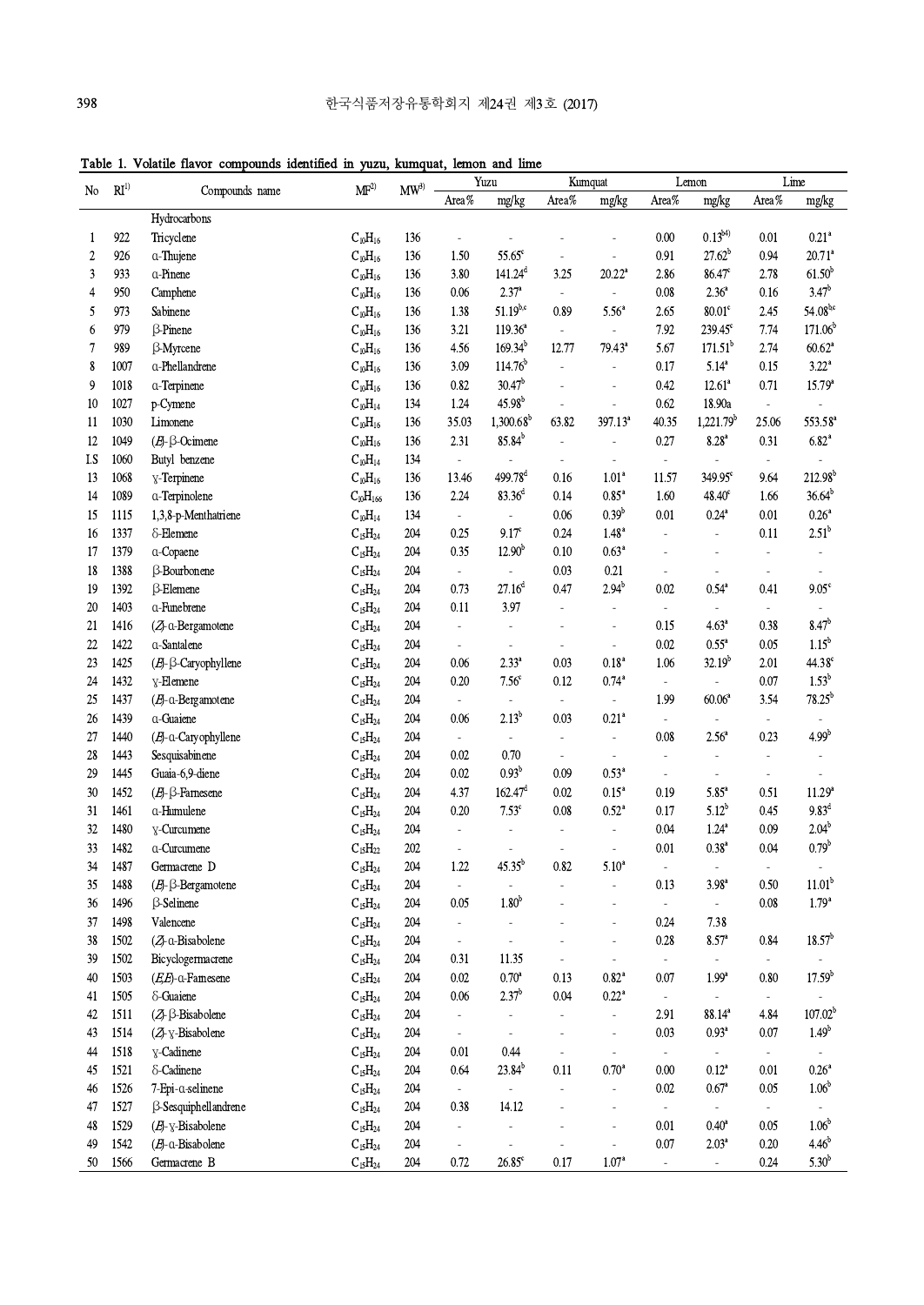## Table 1. Continued

| N <sub>o</sub> | RI <sup>1</sup> | Compounds name          | MF <sup>2</sup>     | $\text{MW}^3$ | Yuzu                     |                     | Kumquat                  |                          | Lemon                    |                              | Lime                     |                          |
|----------------|-----------------|-------------------------|---------------------|---------------|--------------------------|---------------------|--------------------------|--------------------------|--------------------------|------------------------------|--------------------------|--------------------------|
|                |                 |                         |                     |               | Area%                    | mg/kg               | Area%                    | mg/kg                    | Area%                    | mg/kg                        | Area%                    | mg/kg                    |
|                |                 | Aldehydes               |                     |               |                          |                     |                          |                          |                          |                              |                          |                          |
| 51             | 799             | Hexanal                 | $C_6H_{12}O$        | 100           | 0.09                     | $3.43^c$            | 0.02                     | $0.12^{a}$               | 0.01                     | $0.26^{\circ}$               | 0.08                     | $1.67^{\rm b}$           |
| 52             | 831             | Furfural                | $C_5H_4O_2$         | 96            | 0.00                     | $0.14^{b}$          | $\blacksquare$           | $\overline{\phantom{a}}$ | $\sim$                   | $\overline{\phantom{a}}$     | 0.00                     | $0.10^a$                 |
| 53             | 852             | $(E)$ -2-Hexenal        | $C_6H_{10}O$        | 98            | 0.03                     | 1.29 <sup>b</sup>   | $\blacksquare$           | ÷,                       | 0.00                     | $0.05^{\rm a}$               | 0.02                     | $0.50^{\mathrm{a}}$      |
| 54             | 899             | Heptanal                | $C_7H_{14}O$        | 114           | 0.01                     | $0.38^{b}$          | 0.19                     | $1.15^\circ$             | 0.00                     | $0.14^{a}$                   | 0.02                     | $0.34^{b}$               |
| 55             | 1004            | Octanal                 | $C_8H_{16}O$        | 128           | 0.14                     | $5.24^c$            | $\blacksquare$           | $\Box$                   | 0.03                     | $0.91$ <sup>a</sup>          | 0.07                     | $1.53^{b}$               |
| 56             | 1105            | Nonanal                 | $C_9H_{18}O$        | 142           | 0.10                     | $3.56^{\circ}$      | 0.42                     | $2.58^{b}$               | 0.09                     | 2.81 <sup>b</sup>            | 0.05                     | 1.11 <sup>a</sup>        |
| 57             | 1153            | Citronellal             | $C_{10}H_{18}O$     | 154           | $\Box$                   | $\Box$              | $\blacksquare$           | $\Box$                   | 0.30                     | 9.07 <sup>a</sup>            | 0.09                     | $1.93^{b}$               |
| 58             | 1161            | Isoneral                | $C_{10}H_{16}O$     | 152           |                          | $\overline{a}$      |                          | $\frac{1}{2}$            | 0.04                     | 1.08 <sup>a</sup>            | 0.17                     | $3.71^{b}$               |
| 59             | 1180            | Isogeranial             | $C_{10}H_{16}O$     | 152           | $\blacksquare$           | $\blacksquare$      | $\overline{\phantom{a}}$ | $\overline{\phantom{a}}$ | 0.06                     | 1.81 <sup>a</sup>            | 0.25                     | $5.53^{b}$               |
| 60             | 1194            | (ZJ-4-Decenal           | $C_{10}H_{18}O$     | 154           | 0.04                     | 1.36                | $\overline{\phantom{a}}$ | $\overline{\phantom{a}}$ | $\sim$                   | $\sim$                       | $\overline{\phantom{a}}$ | $\overline{\phantom{a}}$ |
| 61             | 1206            | Decanal                 | $C_{10}H_{20}O$     | 156           | 0.25                     | $9.11^{\circ}$      | 0.05                     | $0.32^{a}$               | 0.12                     | $3.59^{b}$                   | 0.44                     | $9.68^{\circ}$           |
| 62             | 1240            | Neral                   | $C_{10}H_{16}O$     | 152           | $\blacksquare$           | $\bar{\phantom{a}}$ | $\overline{\phantom{a}}$ | $\blacksquare$           | 1.36                     | 40.99 <sup>a</sup>           | 4.59                     | $101.48^b$               |
| 63             | 1261            | $(E)$ -2-Decenal        | $C_{10}H_{18}O$     | 154           | 0.07                     | $2.51^{\rm b}$      | 0.01                     | 0.06 <sup>a</sup>        | $\omega$                 |                              | $\overline{\phantom{a}}$ | $\overline{\phantom{a}}$ |
| 64             | 1267            | Geranial                | $C_{10}H_{16}O$     | 152           | 0.01                     | $0.48^{a}$          | 0.03                     | 0.17 <sup>a</sup>        | 0.91                     | $27.61^{b}$                  | 4.44                     | $98.01^{\circ}$          |
| 65             | 1278            | Perillaldehyde          | $C_{10}H_{14}O$     | 150           | 0.05                     | 1.95 <sup>b</sup>   | $0.08\,$                 | $0.53^{\mathrm{a}}$      | 0.06                     | 1.81 <sup>b</sup>            | 0.20                     | $4.47^{\circ}$           |
| 66             | 1290            | a-Terpinen-7-al         | $C_{10}H_{14}O$     | 150           | 0.03                     | 1.16                | $\blacksquare$           | $\blacksquare$           | $\sim$                   | $\blacksquare$               | $\overline{\phantom{a}}$ | $\overline{\phantom{a}}$ |
| 67             | 1307            | Undecanal               | $C_{11}H_{22}O$     | 170           | 0.07                     | $2.72^{b}$          | 0.83                     | $5.15^{\circ}$           | 0.10                     | 2.91 <sup>b</sup>            | 0.09                     | $1.98^{\mathrm{a}}$      |
| 68             | 1319            | $(E,E)$ -2,4-Decadienal | $C_{10}H_{16}O$     | 152           | 0.06                     | 2.07                | $\overline{\phantom{a}}$ | $\overline{a}$           | $\overline{a}$           | $\qquad \qquad \blacksquare$ | $\overline{\phantom{a}}$ | $\overline{\phantom{a}}$ |
| 69             | 1410            | Dodecanal               | $C_{12}H_{24}O$     | 184           | 0.12                     | $4.56^{\circ}$      |                          | $\overline{a}$           | L,                       |                              | 0.28                     | $6.29^{b}$               |
| 70             | 1449            | (EZ-2,6-Dodecadienal    | $C_{12}H_{20}O$     | 180           | 0.02                     | 0.63                |                          | L,                       |                          |                              | $\overline{\phantom{a}}$ | $\sim$                   |
|                | 1468            | $(E)$ -2-Dodecenal      | $C_{12}H_{22}O$     | 182           | 0.02                     | 0.62                |                          | $\overline{a}$           |                          |                              |                          |                          |
| 71             |                 |                         |                     |               |                          | $0.90^{\rm b}$      |                          |                          |                          |                              | $\overline{\phantom{a}}$ |                          |
| 72             | 1612            | Tetradecanal            | $C_{14}H_{28}O$     | 212           | 0.02                     |                     |                          | L,                       | 0.00                     | $0.04^a$                     | 0.13                     | $2.86^{\circ}$           |
| 73             | 1695            | <b>ß-Sinensal</b>       | $C_{15}H_{22}O$     | 218           | 0.07                     | 2.63                |                          | $\frac{1}{2}$            | $\overline{\phantom{a}}$ |                              | $\overline{\phantom{a}}$ | $\overline{\phantom{a}}$ |
| 74             | 1710            | $(E, Z)$ -Farnesal      | $C_{15}H_{24}O$     | 220           | $\overline{\phantom{a}}$ | $\overline{a}$      |                          | ÷,                       | $0.00\,$                 | $0.06^a$                     | 0.04                     | 0.86 <sup>b</sup>        |
| 75             | 1715            | Pentadecanal            | $C_{15}H_{30}O$     | 226           | $\overline{a}$           | $\overline{a}$      |                          | $\overline{a}$           | $\blacksquare$           | $\overline{a}$               | 0.04                     | 0.94                     |
| 76             | 1738            | (E,E)-Farnesal          | $C_{15}H_{24}O$     | 220           | $\overline{\phantom{a}}$ | ä,                  |                          | L.                       | $0.00\,$                 | $0.13^{a}$                   | 0.06                     | $1.25^{\rm b}$           |
| $77\,$         | 1816            | Hexadecanal             | $C_{16}H_{32}O$     | 240           | 0.01                     | $0.37^{a}$          |                          |                          | 0.01                     | $0.18^{a}$                   | 0.40                     | $8.77^{\circ}$           |
| 78             | 1919            | Heptadecanal            | $C_{17}H_{34}O$     | 254           | 0.02                     | $0.77^{\circ}$      |                          | ä,                       | $\sim$                   | $\blacksquare$               | 0.04                     | 0.90 <sup>b</sup>        |
| 79             | 2021            | Octadecanal             | $C_{18}H_{36}O$     | 268           | $\overline{a}$           | $\blacksquare$      |                          |                          | Ĭ.                       | $\frac{1}{2}$                | 0.02                     | 0.47                     |
|                |                 | Alcohols                |                     |               |                          |                     |                          |                          |                          |                              |                          |                          |
| 80             | 698             | 2-Pentanol              | $C_5H_{12}O$        | 88            | 0.01                     | $0.46^\circ$        | $0.01\,$                 | 0.04 <sup>a</sup>        | 0.00                     | 0.09 <sup>b</sup>            | 0.00                     | 0.09 <sup>b</sup>        |
| 81             | 786             | 2,3-Butanediol          | $C_4H_{10}O_2$      | 90            | 0.04                     | $1.54^c$            | 0.13                     | 0.80 <sup>b</sup>        | 0.01                     | $0.34^{\mathrm{a}}$          | 0.04                     | $0.84^{\rm b}$           |
| 82             | 854             | $(Z$ -3-Hexenol         | $C_6H_{12}O$        | 100           | 0.01                     | $0.24^\mathrm{a}$   | 0.05                     | $0.29^b$                 | $\overline{\phantom{a}}$ | $\overline{\phantom{a}}$     | $\overline{\phantom{a}}$ | $\overline{\phantom{a}}$ |
| 83             | 867             | Hexanol                 | $C_6H_{14}O$        | 102           | 0.04                     | 1.34                | ä,                       | $\overline{a}$           | ÷,                       |                              |                          |                          |
| 84             | 1072            | Octanol                 | $C_8H_{18}O$        | 130           | 0.14                     | $5.02^{b}$          | $\overline{a}$           | $\frac{1}{2}$            | 0.02                     | $0.73^a$                     | $\overline{a}$           | $\overline{a}$           |
| 85             | 1101            | Linalool                | $\rm C_{10}H_{18}O$ | 154           | 7.46                     | $277.17^{\circ}$    | 0.67                     | 4.16 <sup>a</sup>        | $1.11\,$                 | $33.65^b$                    | 1.96                     | $43.34^{b}$              |
| 86             | 1123            | D-Fenchyl alcohol       | $\rm C_{10}H_{18}O$ | 154           |                          |                     | $\overline{\phantom{a}}$ | $\overline{\phantom{a}}$ | $\bar{\phantom{a}}$      |                              | $0.06\,$                 | $1.22\,$                 |
| 87             | 1124            | (E)-p-Mentha-2,8-dienol | C10H16O             | 152           |                          |                     | $0.50\,$                 | $3.09^{b}$               | 0.02                     | $0.75^{\circ}$               | 0.04                     | $0.80^{\rm a}$           |
| 88             | 1127            | (ZJ-p-Menth-2-en-1-ol   | $C_{10}H_{18}O$     | 154           | 0.06                     | $2.27^b$            | $\overline{\phantom{a}}$ | $\blacksquare$           | $0.02\,$                 | $0.72^{\circ}$               | 0.09                     | 2.06 <sup>b</sup>        |
| 89             | 1164            | Teresantalol            | $\rm C_{10}H_{16}O$ | 152           | $\blacksquare$           | $\blacksquare$      | 0.11                     | 0.68                     | $\blacksquare$           |                              | $\overline{\phantom{a}}$ |                          |
| 90             | 1176            | Borneol                 | $\rm C_{10}H_{18}O$ | 154           |                          | $\overline{a}$      | $0.02\,$                 | 0.11 <sup>a</sup>        | $\overline{a}$           | $\overline{a}$               | 0.17                     | $3.72^{b}$               |
| 91             | 1181            | Limonen-4-ol            | $\rm C_{10}H_{16}O$ | 152           | $\overline{\phantom{a}}$ | $\overline{a}$      | 0.03                     | 0.17                     | $\sim$                   | ÷,                           | ÷.                       |                          |
| 92             | 1183            | 4-Terpineol             | $\rm C_{10}H_{18}O$ | 154           | 0.68                     | $25.11^{\circ}$     | $0.03\,$                 | $0.20^{\rm a}$           | 0.54                     | $16.22^{b}$                  | 2.52                     | $55.61^d$                |
| 93             | 1189            | p-Cymen-8-ol            | $C_{10}H_{14}O$     | 150           | $\blacksquare$           | $\Box$              | $\blacksquare$           | $\blacksquare$           | 0.02                     | $0.52^{\circ}$               | 0.06                     | $1.25^{\rm b}$           |
| 94             | 1198            | a-Terpineol             | $\rm C_{10}H_{18}O$ | 154           | 0.64                     | $23.73^b$           | 0.46                     | $2.88$ <sup>a</sup>      | 1.08                     | $32.79^{\circ}$              | 3.09                     | $68.32^d$                |
| 95             | 1202            | (E)-Piperitol           | $C_{10}H_{18}O$     | 154           | $\sim$                   | $\blacksquare$      | 0.51                     | $3.14^{b}$               | 0.05                     | $1.48^{a}$                   | 0.06                     | $1.28^{\text{a}}$        |
| 96             | 1221            | (E)-Carveol             | $C_{10}H_{16}O$     | 152           | 0.04                     | 1.51 <sup>a</sup>   | 0.42                     | $2.63^b$                 | 0.05                     | $1.39^{a}$                   | $\overline{\phantom{a}}$ |                          |
| 97             | 1225            | Nerol                   | $C_{10}H_{18}O$     | 154           | 0.04                     | $1.43^a$            | $0.01\,$                 | $0.05^{\mathrm{a}}$      | 1.34                     | $40.52^{\rm b}$              | 2.50                     | $55.23^\circ$            |
| 98             | 1234            | (ZJ-Carveol             | $C_{10}H_{16}O$     | 152           | 0.01                     | $0.34^{b}$          | 0.11                     | $0.66^{\circ}$           | 0.01                     | $0.16^{a}$                   | $\frac{1}{2}$            |                          |
| 99             | 1249            | Geraniol                | $C_{10}H_{18}O$     | 154           |                          | ÷,                  | 0.03                     | $0.16^{a}$               | 1.28                     | $38.73^{b}$                  | ÷,                       | ÷,                       |
| 100            | 1291            | Thymol                  | $\rm C_{10}H_{14}O$ | 150           |                          | $\overline{a}$      | $\overline{\phantom{a}}$ | $\blacksquare$           | $\overline{a}$           | $\frac{1}{2}$                | $0.06\,$                 | 1.32                     |
| 101            | 1292            | Limonen-10-ol           | $C_{10}H_{16}O$     | 152           | $0.04\,$                 | $1.64^{\rm b}$      | 0.16                     | 1.00 <sup>a</sup>        |                          | ٠                            | $\overline{\phantom{a}}$ | $\overline{\phantom{a}}$ |
|                |                 |                         |                     |               |                          |                     |                          |                          |                          |                              |                          |                          |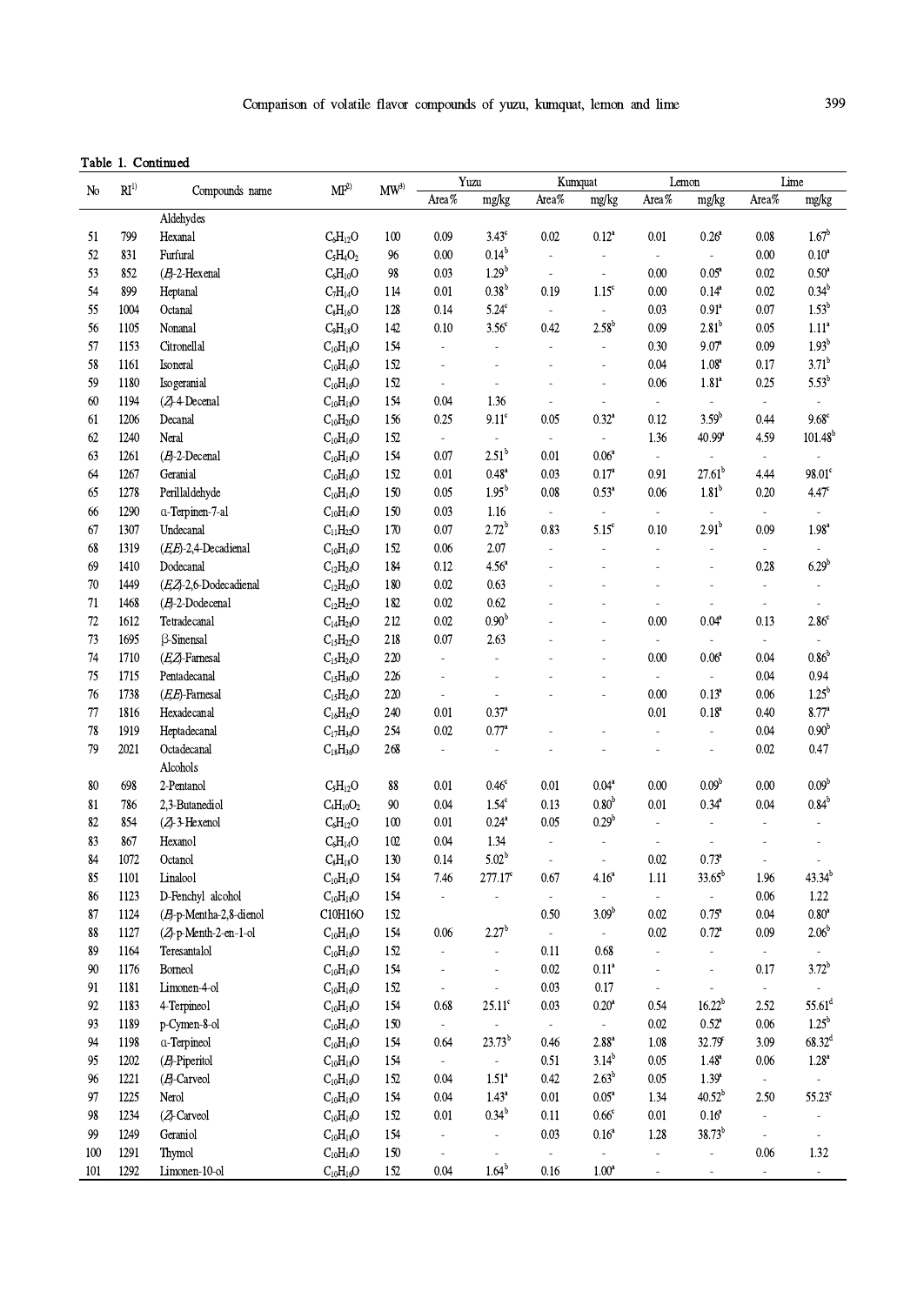Table 1. Continued

|                |                 | Communi                    |                                              |        |                          | Yuzu                     |                          | Kumquat                     |                          | Lemon                    |                          | Lime                     |
|----------------|-----------------|----------------------------|----------------------------------------------|--------|--------------------------|--------------------------|--------------------------|-----------------------------|--------------------------|--------------------------|--------------------------|--------------------------|
| N <sub>0</sub> | RI <sup>1</sup> | Compounds name             | $\text{MF}^{2)}$                             | $MW^3$ | Area%                    | mg/kg                    | Area%                    | mg/kg                       | Area $\%$                | mg/kg                    | Area%                    | mg/kg                    |
| 102            | 1299            | Carvacrol                  | $\rm C_{10}H_{14}O$                          | 150    |                          |                          | $\overline{\phantom{a}}$ | $\blacksquare$              |                          | $\Box$                   | 0.21                     | 4.73                     |
| 103            | 1300            | Perilla alcohol            | $C_{10}H_{16}O$                              | 152    | 0.04                     | $1.39^{b}$               | 0.08                     | $0.48$ <sup>a</sup>         |                          |                          |                          |                          |
| 104            | 1310            | 4-Vinyl-guaiacol           | $C_9H_{10}O_2$                               | 150    | 0.04                     | $1.55^{\circ}$           | $\overline{\phantom{a}}$ | $\overline{\phantom{a}}$    |                          |                          |                          |                          |
| 105            | 1551            | a-Elemol                   | $C_{15}H_{26}O$                              | 222    | 0.06                     | $2.39^{b}$               | 0.07                     | $0.41$ <sup>a</sup>         | $\sim$                   | $\overline{\phantom{a}}$ | $\overline{\phantom{a}}$ | $\sim$                   |
| 106            | 1560            | $(E)$ -Nerolidol           | $C_{15}H_{26}O$                              | 222    | 0.22                     | $8.24^{b}$               | 0.11                     | $0.71^a$                    | 0.00                     | $0.11^{a}$               | 0.03                     | $0.63^a$                 |
| 107            | 1582            | Spathulenol                | $C_{15}H_{24}O$                              | 220    | 0.92                     | 34.07 <sup>b</sup>       | 0.02                     | $0.14^{a}$                  | 0.02                     | $0.48^{\circ}$           | 0.01                     | 0.16 <sup>a</sup>        |
| 108            | 1595            | Viridiflorol               | $C_{15}H_{26}O$                              | 222    | 0.02                     | $0.68^{a}$               | 0.16                     | 1.02 <sup>b</sup>           | $\sim$                   | $\omega$                 | $\blacksquare$           |                          |
| 109            | 1633            | y-Eudesmol                 | $C_{15}H_{26}O$                              | 222    | 0.44                     | 16.46 <sup>c</sup>       | 0.08                     | $0.52^{\circ}$              | 0.00                     | 0.02 <sup>a</sup>        | 0.24                     | $5.39^{b}$               |
| 110            | 1646            | T-Muurolol                 | $C_{15}H_{26}O$                              | 222    | 0.06                     | 2.08 <sup>b</sup>        | 0.13                     | $0.81$ <sup>a</sup>         | $\blacksquare$           | $\blacksquare$           | $\overline{\phantom{a}}$ | $\overline{\phantom{a}}$ |
| 111            | 1660            | T-Cadinol                  | $C_{15}H_{26}O$                              | 222    | 0.18                     | 6.61 <sup>b</sup>        | 0.16                     | $0.97$ <sup>a</sup>         | $\overline{\phantom{a}}$ | $\blacksquare$           | 0.04                     | $0.97$ <sup>a</sup>      |
| 112            | 1662            | <b>B-Eudesmol</b>          | $C_{15}H_{26}O$                              | 222    | 0.14                     | $5.24^c$                 | 0.10                     | $0.63^a$                    | 0.06                     | $1.94^{b}$               | 0.34                     | $7.53^{\rm d}$           |
| 113            | 1673            | Epi-ß-bisabolol            | $C_{15}H_{26}O$                              | 222    | $\blacksquare$           | $\blacksquare$           | $\blacksquare$           | $\overline{\phantom{a}}$    | 0.04                     | 1.29 <sup>a</sup>        | 0.17                     | $3.69^{b}$               |
| 114            | 1691            | a-Bisabolol                | $C_{15}H_{26}O$                              | 222    |                          | $\sim$                   |                          | $\overline{\phantom{a}}$    | 0.11                     | $3.19^{a}$               | 0.59                     | $13.13^{b}$              |
| 115            | 1714            | $(E,E)$ -Farnesol          | $C_{15}H_{26}O$                              | 222    |                          |                          | 0.03                     | 0.22                        |                          |                          |                          |                          |
| 116            | 1717            | Nootkatol                  | $C_{15}H_{24}O$                              | 220    | 0.22                     | $8.13^{b}$               | 0.24                     | 1.47 <sup>a</sup>           |                          |                          | 0.10                     | $2.12^{a}$               |
|                |                 | Esters                     |                                              |        |                          |                          |                          |                             |                          |                          |                          |                          |
| 117            | 1074            | (ZJ-Sabinene hydrate       | $C_{10}H_{18}O$                              | 154    | 0.24                     | 8.90 <sup>b</sup>        |                          | $\overline{a}$              | 0.06                     | 1.81 <sup>a</sup>        | 0.04                     | $0.93^{\mathrm{a}}$      |
| 118            | 1103            | $(E)$ -Sabinene hydrate    | $\rm C_{10}H_{18}O$                          | 154    | $\overline{a}$           |                          |                          | $\overline{\phantom{a}}$    | 0.08                     | 2.41                     | $\overline{a}$           |                          |
| 119            | 1113            | Heptyl acetate             | $C_9H_{18}O_2$                               | 158    | $\overline{a}$           | $\sim$                   | 0.02                     | 0.13                        | $\blacksquare$           | $\blacksquare$           | $\overline{a}$           | $\overline{\phantom{a}}$ |
| 120            | 1159            | Camphene hydrate           | $\rm C_{10}H_{18}O$                          | 154    | $\blacksquare$           | $\blacksquare$           | $\overline{\phantom{a}}$ | $\sim$                      | $\overline{\phantom{a}}$ | $\blacksquare$           | 0.02                     | 0.36                     |
| 121            | 1209            | Octyl acetate              | $C_{10}H_{20}O_2$                            | 172    | 0.36                     | $13.27$ <sup>c</sup>     | 0.47                     | $2.89^{b}$                  | $0.02\,$                 | $0.54^{\circ}$           | $\overline{a}$           |                          |
| 122            | 1230            | Thymol methyl ether        | $\rm C_{11}H_{16}O$                          | 164    | 0.01                     | $0.21\,$                 | $\overline{\phantom{a}}$ | $\bar{a}$                   | $\overline{\phantom{a}}$ | $\overline{\phantom{a}}$ |                          |                          |
| 123            | 1249            | Linalyl acetate            | $C_{12}H_{20}O_2$                            | 196    | 0.70                     | 25.87                    |                          |                             | ÷,                       |                          | L,                       |                          |
| 124            | 1286            | Bornyl acetate             | $C_{12}H_{20}O_2$                            | 196    | 0.07                     | $2.56^{\circ}$           |                          | ÷,                          | 0.01                     | $0.22^{\rm a}$           | 0.02                     | $0.48^{b}$               |
| 125            | 1333            | (ZJ-Carvyl acetate         | $C_{12}H_{18}O_2$                            | 194    | $0.01\,$                 | 0.39                     |                          | $\overline{\phantom{a}}$    | $\blacksquare$           | $\blacksquare$           |                          |                          |
| 126            | 1348            | a-Terpinyl acetate         | $C_{12}H_{20}O_2$                            | 196    | 1.67                     | $61.91^{b}$              | 0.16                     | 1.02 <sup>a</sup>           | $\overline{\phantom{a}}$ | $\overline{\phantom{a}}$ | $\overline{a}$           | $\blacksquare$           |
| 127            | 1348            | Citronellyl acetate        | $C_{12}H_{22}O_2$                            | 198    | $\omega$                 | $\omega$                 | $\blacksquare$           | $\sim$                      | 0.39                     | $11.83^{b}$              | 0.09                     | $1.95^a$                 |
| 128            | 1357            | Neryl acetate              | $C_{12}H_{20}O_2$                            | 196    | 0.14                     | $5.32^{a}$               | 0.21                     | $1.28^{a}$                  | 3.29                     | $99.53^\circ$            | 3.81                     | $84.14^{b}$              |
| 129            | 1372            | a-Terpinyl acetate         | $C_{12}H_{20}O_2$                            | 196    | $\overline{\phantom{a}}$ | $\blacksquare$           | $\overline{\phantom{a}}$ | $\mathcal{L}_{\mathcal{A}}$ | 0.07                     | 2.05                     | $\overline{\phantom{a}}$ | $\overline{\phantom{a}}$ |
| 130            | 1377            | Geranyl acetate            | $C_{12}H_{20}O_2$                            | 196    | 0.22                     | $8.19^{a}$               | 1.77                     | $11.02^a$                   | 3.54                     | 107.06 <sup>b</sup>      | 0.69                     | $15.25^{\circ}$          |
| 131            | 1407            | Decyl acetate              | $C_{12}H_{24}O_2$                            | 200    | 0.03                     | 1.25 <sup>d</sup>        | 0.08                     | 0.47 <sup>b</sup>           | 0.01                     | $0.27^{\rm a}$           | 0.03                     | $0.64^{\circ}$           |
| 132            | 1410            | Limonen-10-yl acetate      | $C_{12}H_{18}O_2$                            | 194    | $\overline{\phantom{a}}$ | $\overline{\phantom{a}}$ | 1.01                     | 6.26 <sup>b</sup>           | 0.05                     | $1.57^{\circ}$           |                          |                          |
| 133            | 1420            | p-Menthen-9-ol acetate     | $C_{12}H_{20}O_2$                            | 196    | 0.02                     | $0.79^{a}$               | 0.21                     | $1.33^{b}$                  |                          | $\overline{\phantom{a}}$ |                          |                          |
| 134            | 1435            | Perillyl acetate           | $C_{12}H_{18}O_2$                            | 194    | 0.14                     | $5.31^{b}$               | 0.32                     | 2.01 <sup>a</sup>           | $\overline{\phantom{a}}$ | $\overline{\phantom{a}}$ |                          |                          |
| 135            | 1446            | Neryl propionate           | $C_{13}H_{22}O_2$                            | 210    | $\blacksquare$           | $\overline{\phantom{a}}$ | $\overline{\phantom{a}}$ | $\overline{\phantom{a}}$    | 0.03                     | 0.93                     |                          |                          |
| 136            | 1467            | Geranyl propanoate         | $\mathrm{C}_{13}\mathrm{H}_{22}\mathrm{O}_2$ | 210    |                          |                          | 0.04                     | $0.25^a$                    | $0.05\,$                 | $1.46^{b}$               |                          |                          |
| 137            | 1546            | (ZJ-Sesquisabinene hydrate | $C_{15}H_{26}O$                              | 222    | $\blacksquare$           | $\overline{\phantom{a}}$ |                          | ÷,                          | $0.02\,$                 | 0.53                     |                          |                          |
| 138            | 1556            | (E)-Sesquisabinene hydrate | $\rm{C_{15}H_{26}O}$                         | 222    | $0.02\,$                 | $0.82^{b}$               |                          |                             | 0.01                     | 0.16 <sup>a</sup>        |                          | $\overline{\phantom{a}}$ |
| 139            | 1606            | Dodecyl acetate            | $C_{14}H_{28}O_2$                            | 228    | $\sim$                   |                          |                          | $\blacksquare$              | $0.00\,$                 | $0.04^{\mathrm{a}}$      | 0.05                     | 1.07 <sup>b</sup>        |
| 140            | 1789            | a-Eudesmol acetate         | $C_{17}H_{28}O_2$                            | 264    | 0.14                     | 5.28                     |                          | $\overline{\phantom{a}}$    | $\sim$                   | $\sim$                   |                          |                          |
| 141            | 1831            | Farnesyl acetate           | $C_{17}H_{28}O_2$                            | 264    | $\overline{\phantom{a}}$ | $\omega$                 | 0.02                     | $0.12^{b}$                  | 0.00                     | 0.03 <sup>a</sup>        | $\overline{\phantom{a}}$ | $\blacksquare$           |
| 142            | 1923            | Methyl palmitate           | $C_{17}H_{34}O_2$                            | 270    | 0.01                     | $0.41^{\circ}$           | $\overline{\phantom{a}}$ |                             | 0.01                     | $0.04^{\circ}$           | 0.01                     | 0.10 <sup>b</sup>        |
| 143            | 2094            | Methyl linoleate           | $C_{19}H_{34}O_2$                            | 294    |                          |                          | 0.04                     | 0.25 <sup>b</sup>           | $\sim$                   | $\sim$                   | $0.01\,$                 | $0.15^a$                 |
| 144            | 2098            | Methyl linolenate          | $C_{19}H_{32}O_2$                            | 292    |                          |                          | 0.05                     | $0.29^b$                    | 0.01                     | $0.16^{\rm a}$           | 0.01                     | $0.28^{b}$               |
| 145            | 2148            | Ethyl linoleate            | $C_{20}H_{36}O_2$                            | 308    |                          |                          | 0.04                     | $0.23$ <sup>a</sup>         | $0.02\,$                 | $0.63^{\circ}$           | $0.02\,$                 | 0.39 <sup>b</sup>        |
| 146            | 2160            | Ethyl linolenate           | $C_{20}H_{34}O_2$                            | 306    |                          |                          | 0.01                     | $0.04^{a}$                  | $0.07\,$                 | $2.18^{\circ}$           | 0.03                     | $0.73^b$                 |
| 147            | 2166            | Ethyl oleate               | $C_{20}H_{38}O_2$                            | 310    |                          |                          | $0.01\,$                 | $0.0^{4}$                   |                          |                          |                          |                          |
|                |                 | Ketones                    |                                              |        |                          |                          |                          |                             |                          |                          |                          |                          |
| 148            | 1151            | Camphor                    | $C_{10}H_{16}O$                              | 152    | 0.03                     | $1.28^{\rm a}$           | 0.21                     | $1.30^{a}$                  | 0.05                     | $1.40^{\circ}$           | 0.07                     | $1.45^{\circ}$           |
| 149            | 1190            | Cryptone                   | $C_9H_{14}O$                                 | 138    | 0.13                     | $4.79^{b}$               | 0.10                     | 0.61 <sup>a</sup>           |                          |                          |                          |                          |
| 150            | 1246            | Carvone                    | $\rm C_{10}H_{14}O$                          | 150    | 0.05                     | $1.80^\circ$             | $0.28\,$                 | $1.74^\circ$                | 0.05                     | $1.42^{b}$               | 0.03                     | $0.67$ <sup>a</sup>      |
| 151            | 1253            | Butyrophenone              | $\rm C_{10}H_{12}O$                          | 148    |                          | $\blacksquare$           | $0.01\,$                 | $0.05\,$                    | $\blacksquare$           |                          |                          | $\overline{\phantom{a}}$ |
| 152            | 1257            | Piperitone                 | $C_{10}H_{16}O$                              | 152    | 0.05                     | 1.91                     |                          | $\blacksquare$              | 0.02                     | 0.47                     | 0.25                     | 5.49                     |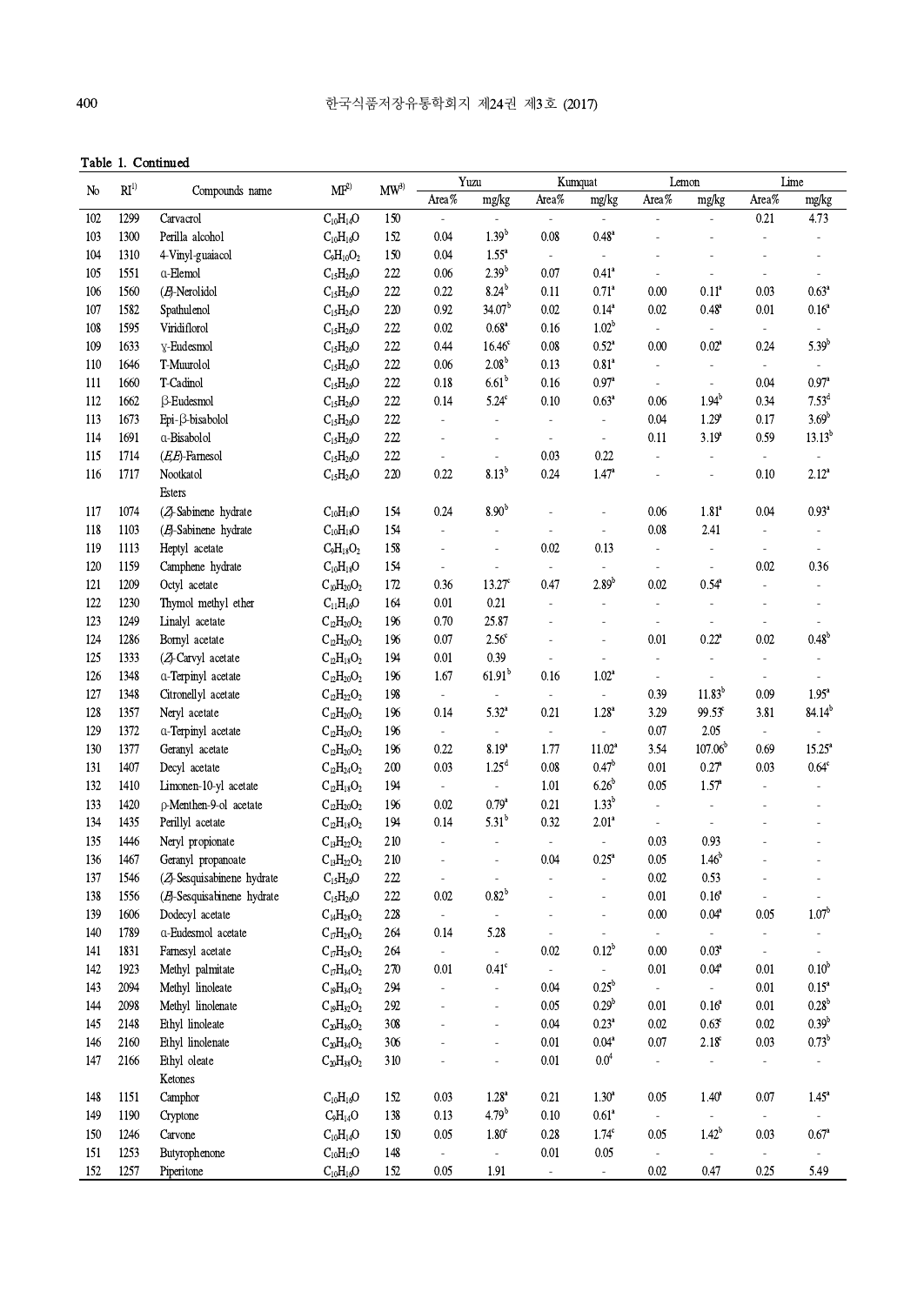| Table 1. Continued |  |
|--------------------|--|
|--------------------|--|

| N <sub>0</sub> | RI <sup>1</sup> |                                    | MF <sup>2</sup>   | $MW^{3}$ |                          | Yuzu                     | Kumquat        |                    |                | Lemon             | Lime                     |                   |
|----------------|-----------------|------------------------------------|-------------------|----------|--------------------------|--------------------------|----------------|--------------------|----------------|-------------------|--------------------------|-------------------|
|                |                 | Compounds name                     |                   |          | Area%                    | mg/kg                    | Area $%$       | mg/kg              | Area%          | mg/kg             | Area%                    | mg/kg             |
| 153            | 1729            | Herniarin                          | $C_{10}H_8O_3$    | 176      |                          |                          |                |                    |                |                   | 0.02                     | 0.50              |
| 154            | 1739            | Oplopanone                         | $C_{15}H_{26}O_2$ | 238      | 0.05                     | $1.70^b$                 | 0.06           | $0.35^{\circ}$     | $\overline{a}$ |                   | $\overline{\phantom{a}}$ |                   |
| 155            | 1811            | Nootkatone                         | $C_{15}H_{22}O$   | 218      | $\blacksquare$           | $\overline{\phantom{a}}$ | $\blacksquare$ | ۰                  | 0.00           | 0.08 <sup>a</sup> | 0.01                     | $0.28^{b}$        |
| 156            | 1980            | Citropten                          | $C_{11}H_{10}O_4$ | 206      | $\overline{\phantom{a}}$ |                          |                |                    |                |                   | 0.02                     | 0.54              |
|                |                 | Oxides                             |                   |          |                          |                          |                |                    |                |                   |                          |                   |
| 157            | 1077            | (ZJ-Linalooloxide                  | $C_{10}H_{18}O_2$ | 170      | $\overline{\phantom{a}}$ | ٠                        | 0.07           | 0.42               |                |                   |                          |                   |
| 158            | 1079            | $(E)$ -Linalooloxide               | $C_{10}H_{18}O_2$ | 170      |                          |                          | 0.03           | 0.21               |                |                   |                          |                   |
| 159            | 1135            | $(Z$ -Limoneneoxide                | $C_{10}H_{16}O$   | 152      | 0.16                     | $6.09^{b4}$              | 2.42           | 15.06 <sup>c</sup> | 0.24           | $7.14^{b}$        | 0.18                     | $3.96^{\circ}$    |
| 160            | 1139            | $(E)$ -Limoneneoxide               | $C_{10}H_{16}O$   | 152      | 0.16                     | $5.88^{b}$               | 1.78           | 11.05 <sup>c</sup> | 0.16           | 4.95 <sup>b</sup> | 0.15                     | $3.31^a$          |
| 161            | 1145            | 4,8-Epoxy-p-menth-1-ene            | $C_{10}H_{16}O$   | 152      | 0.14                     | $5.20^{b}$               |                |                    | 0.07           | $2.25^{\circ}$    | 0.24                     | $5.23^{b}$        |
| 162            | 1320            | p-Mentha-2,8-diene-1-hydroperoxide | $C_{10}H_{16}O_2$ | 168      | $\overline{\phantom{a}}$ | $\overline{\phantom{a}}$ | 0.53           | $3.31^{b}$         | 0.07           | $2.12^{a}$        | $\overline{a}$           |                   |
| 163            | 1332            | p-Mentha-1,8-dien-4-hydroperoxide  | $C_{10}H_{16}O_2$ | 168      | $\overline{\phantom{a}}$ |                          | 0.25           | 1.53               | ٠              |                   |                          |                   |
| 164            | 1587            | Caryophyllene oxide                | $C_{15}H_{24}O$   | 220      | 0.11                     | 4.16 <sup>c</sup>        | 0.10           | $0.64^{\circ}$     | 0.08           | $2.41^{b}$        | 0.36                     | 8.04 <sup>d</sup> |
| 165            | 1617            | Humulene epoxide II                | $C_{15}H_{24}O$   | 220      | 0.04                     | $1.52^{\circ}$           | 0.03           | 0.20 <sup>a</sup>  | 0.01           | $0.24^{\circ}$    | 0.03                     | $0.58^{\rm b}$    |
|                |                 | Total                              |                   |          | 100                      | 3,713.02                 | 100            | 621.71             | 100            | 3,024.69          | 100                      | 2,209.16          |

<sup>1)</sup>RI, Retention index.

<sup>2)</sup>MF, Molecular formula,

<sup>3</sup>MW, Molecular weight.

<sup>4)a-d</sup>Means with the different letters are significantly different (p<0.05) by Duncan's multiple range test.

| Table 2. Relative contents of the functional groups in the volatile compounds detected in yuzu, kumquat, lemon and lime |  |  |  |  |  |  |  |
|-------------------------------------------------------------------------------------------------------------------------|--|--|--|--|--|--|--|
|-------------------------------------------------------------------------------------------------------------------------|--|--|--|--|--|--|--|

|                     | Yuzu |       |          | Kumquat |       |        | Lemon |       | Lime     |     |       |          |
|---------------------|------|-------|----------|---------|-------|--------|-------|-------|----------|-----|-------|----------|
| Functional groups   | NO.  | Area% | mg/kg    | NO.     | Area% | mg/kg  | NO.   | Area% | mg/kg    | NO. | Area% | mg/kg    |
| Alcohols            | 24   | 11.54 | 428.64   | 27      | 4.43  | 27.44  | 20    | 5.78  | 175.12   | 22  | 12.38 | 273.43   |
| Aldehydes           | 21   | 1.23  | 45.88    | 8       | 1.63  | 10.08  | 17    | 3.09  | 93.45    | 22  | 11.52 | 254.38   |
| <b>Esters</b>       | 16   | 3.78  | 140.48   | 16      | 4.46  | 27.63  | 21    | 7.74  | 233.45   | 14  | 4.83  | 106.47   |
| <b>Hydrocarbons</b> | 33   | 82.48 | 3.063.69 | 22      | 83.57 | 520.09 | 35    | 82.59 | 2,500.19 | 38  | 69.93 | 1,544.83 |
| Ketones             |      | 0.31  | 11.48    | 6       | 0.66  | 4.05   | 4     | 0.12  | 3.37     | 6   | 0.40  | 8.93     |
| Oxides              |      | 0.61  | 22.85    | 8       | 5.21  | 32.42  | 6     | 0.63  | 19.11    | 4   | 0.96  | 21.12    |
| Total               | 104  | 100   | 3,713.02 | 87      | 100   | 621.71 | 103   | 100   | 3,024.69 | 106 | 100   | 2.209.16 |

guaiacol, α-eudesmol acetate 및 β-sinensal 등은 유자에서만 확인된 화합물이다.

#### 금귤의 휘발성 향기성분

금귤의 휘발성 향기성분을 SDE 방법을 이용하여 추출한 후 GC/MS로 확인한 결과는 Fig. 1 및 Table 1과 같다. 금귤 의 휘발성 향기성분은 총 87종이며, 함량은 621.71 mg/kg으 로 확인되었다. 금귤에서 검출된 화합물의 조성은 hydrocarbon 류가 22종(83.57%)으로 가장 높은 peak area을 보였으며, 그 다음으로는 oxide류 8종(5.21%), ester류 16종(4.46%), alcohol류 27종(4.43%), aldehyde류 8종(1.63%) 및 ketone류 6종(0.66%)이 확인되었다. 금귤에서 확인된 terpenoid류는 68종으로 전체의 92.26%를 차지하였으며, 함량은 574.12 mg/kg으로 monoterpene hydrocarbon류가 75.83%(471.87 mg/kg), oxygenated monoterpene류가 12.62%(78.53 mg/kg) 로 확인되었다. Sesquiterpene hydrocarbon류는 2.49%(15.50

mg/kg), oxygenated sesquiterpene류는 1.32%(8.22 mg/kg)로 확인되었다(Fig. 2). 금귤의 주요 휘발성 향기성분은 hydrocarbon  $\frac{25}{15}$  Limonene(63.53%), β-myrcene(12.77%), α -pinene(3.25%), sabinene(0.89%), germacrene  $D(0.82\%)$   $\mathbb{R}$ β-elemene(0.47%) 등 순으로 나타났으며, oxide류는 (Z)-limonene oxide $(2.42\%)$ , (E)-limonene oxide $(1.78\%)$ , geranyl acetate (1.77%) 등으로 확인되었다. Alcohol류는 linalool(0.67%), (E)-piperitol(0.51%), (E)-p-mentha-2,8-dienol (0.50%), α-terpineol(0.46%) 및 (E)-carveol(0.42%) 등 순으 로 분석되었다. Kwang 등(27)의 연구에서 limonene의 peak area를 96.5%로 보고하였는데 본 연구와 많은 차이가 있음 을 알 수 있었다. β-Myrcene는 금귤에서 두 번째로 많이 확인된 성분으로 월계수 잎에 다량 함유되어 있는 물질이 며, 10 ppm 이하 농도일 때는 달콤하면서 온후한 발사믹향 을 내는데 높은 농도에서는 자극적인 쓴맛을 가진다. 또한 냄새를 가리기 위한 masking 효과와 소화를 촉진시켜주는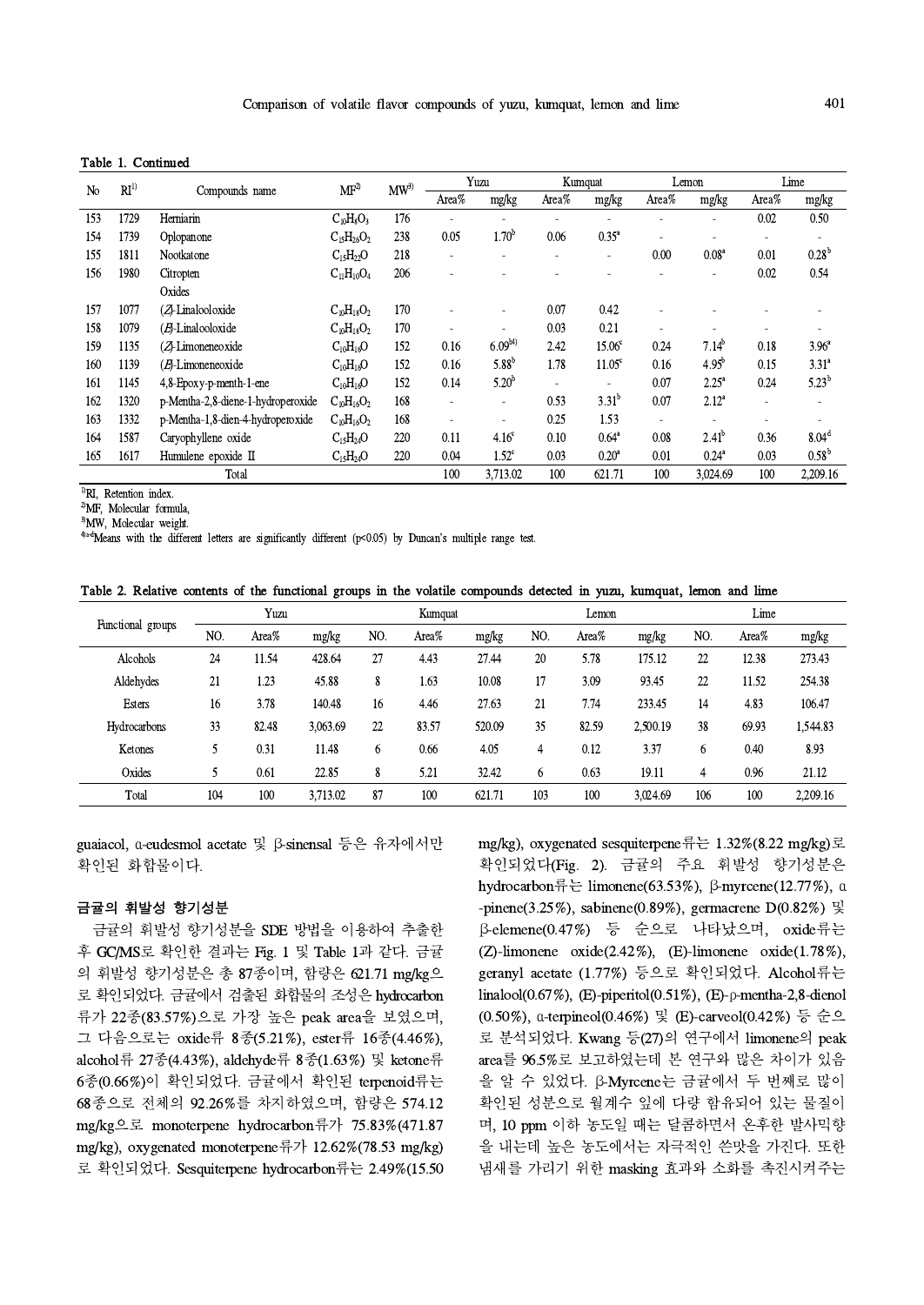역할을 한다고 보고된 바 있다(28,29). 금귤에서만 동정된 휘발성 향기성분은 (Z)-linalool oxide(0.07%), (E)-linalool oxide( $0.03\%$ ), heptyl acetate( $0.02\%$ ), teresantalol( $0.11\%$ ), limonen-4-ol(0.03%), butyrophenone(0.01%), ρ-mentha-1,8 dien-4-hydroperoxide(0.25%), β-bourbonene(0.03%) 및 (E,E) farnesol(0.03%) 등으로 동정되었다.



Fig. 2. Comparison of relative concentration by terpenoid groups in compounds in yuzu, kumquat, lemon and lime.

#### 레몬의 휘발성 향기성분

레몬의 휘발성 향기성분은 SDE 방법을 이용하여 추출한 후 GC/MS로 분석하였다. 동정된 휘발성 향기성분의 상대 적 농도는 Table 1에 나타내었으며, chromatogram은 Fig. 1에 도식하였다. 레몬의 휘발성 향기성분은 총 103종으로 함량은 3,024.69 mg/kg이 확인되었다. 관능기별로는 hydrocarbon류가 35종(82.59%)으로 가장 높은 비율을 차지 하였으며, 그 다음으로는 alcohol류가 20종(5.78%), ester류 21종(7.74%), aldehyde류 17종(3.09%),oxide류 6종(0.63%) 및 ketone류 4종(0.12%)이 확인되었다. 관능기별 함량은 hydrocarbon류가 2,500.19 mg/kg으로 가장 높았으며, ester 류 233.45 mg/kg, alcohol류 175.12 mg/kg, aldehyde류 93.45 mg/kg, oxide류 19.11 mg/kg 및 ketone류 3.37 mg/kg 순으로 나타났다(Table 2).

레몬의 주요 휘발성 향기성분은 hydrocarbon류인 limonene의 함량은 1,221.79 mg/kg으로 가장 많이 함유되어 았으며, peak area는 40.35%로 확인되었다. Hydrocarbon류 는 γ-terpinene(11.57%), β-pinene(7.92%), β-myrcene(5.67%), (Z)-β-bisabolene(2.91%), α-pinene(2.86%), sabinene (2.65%), (E)-β-bergamotene(1.99%), (E)-β-caryophyllene(1.06%) 등 순으로 나타났다. Alcohol류는 nerol(1.34%), geraniol(1.28%), linalool(1.11%) 및 α-terpineol(1.08%) 등 순이며, aldehyde류 는 neral(1.36%), geranial(0.91%) 및 citronellal(0.3%)이 확인 되었다. Eater류는 geranyl acetate (3.54%) 및 neryl acetate (3.29%) 등으로 동정되었다.

Laura 등(30)은 레몬 정유의 주요 향기성분으로 limonene (59.10%), γ-terpinene(9.66%), β-pinene(5.20%), β-bisabolene (3.61%) 및 geranial(2.11%) 등을 보고하였는데, 비록 함량 의 차이는 있지만 본 연구에서도 레몬의 주요 향기성분으로 확인할 수 있었다.

Lemon 오일에 가장 많이 함유된 limonene은 가볍고 색깔 은 투명하고 휘발성이 강한 특징을 가진다. 또한 집중력을 높여주며, 방부작용과 흥분작용이 있다. 다량 사용과 함께 피부에 심한 마찰을 주면 발적 현상과 염증이 유발 될 수 있다. Nerol, geraniol은 장미향이 특징이며 항균, 항염 및 면역강화 작용이 있으며, 효능이 부드러워 가장 안전하다. Neral, geranial 및 citronellal 등은 과일 향을 가지며, 낮은 농도로 희석하여 사용하였을 때 항염, 해열 및 진정작용의 효과가 가장 높다. Geranyl acetate 및 neryl acetate 등은 강한 과일 향을 가지며, 독성이 없어 인체에 무해하며, 긴장 완화 및 신경안정 작용이 있으며, β-pinene은 레몬 오일에 부드러운 그린 향을 부여한다(31).

레몬 오일의 품질에 중요한 영향을 주는 요소는 monoterpenic ester류와 aldehyde류 및 alcohol류 등이다. p-Cymene, p-menthadiene-8-ols 및 p-menthen-1,8-diols 및 carvone은 레몬 오일의 품질을 저하시키는 원인이 되기도 한다(32). Methyl jasmonate는 두 가지 이성체 형태로 존재 하는데 레몬 오일에서는 드물게 확인되며, 신선한 레몬 향 을 나타낸다고 보고되고 있으나, 본 연구에서는 확인되지 않았다(33). 레몬에서만 확인된 휘발성 향기성분은 (E)-Sabinene hydrate(0.08%), neryl propionate(0.03%), valencene(0.24%) 및 (Z)-sesquisabinene hydrate(0.02%) 등으로 동정되었다.

#### 라임의 휘발성 향기성분

라임의 휘발성 향기성분을 SDE 방법으로 추출한 후 GC/MS로 확인하였다. 동정된 화합물의 chromatogram은 Fig. 1에 도식하였으며, 상대적 농도는 Table 1에 나타내었 다. 라임의 휘발성 향기성분은 총 106종, 함량은 2,209.16 mg/kg으로 확인되었다. 관능기별로는 hydrocarbon류가 38 종(69.93%)으로 가장 높은 비율을 차지하였으며, 다음으로 는 alcohol류가 22종(12.38%), aldehyde류 22종(11.52%), ester류 14종(4.83%),oxide류 4종(0.96%)및 ketone류 6종 (0.40%) 순으로 확인되었다. 관능기별 함량은 hydrocarbon 류가 1,544.83 mg/kg으로 가장 높았으며, alcohol류 273.43 mg/kg, aldehyde류 254.38 mg/kg, ester류 106.47 mg/kg, oxide류 21.12 mg/kg 및 ketone류 8.93 mg/kg 으로 나타났다 (Table 2).

라임에서 가장 많이 확인된 휘발성 향기성분은 hydrocarbon 류인 limonene으로 함량은 553.58 mg/kg이었으며, peak area 는 25.06%로 분석되었다. Lee(34)의 연구에서는 라임 오일 에 limonene이 31.82%로 함유되어 있다고 보고하였다.

Hydrocarbon류 중 limonene 다음으로 γ-terpinene(9.64%),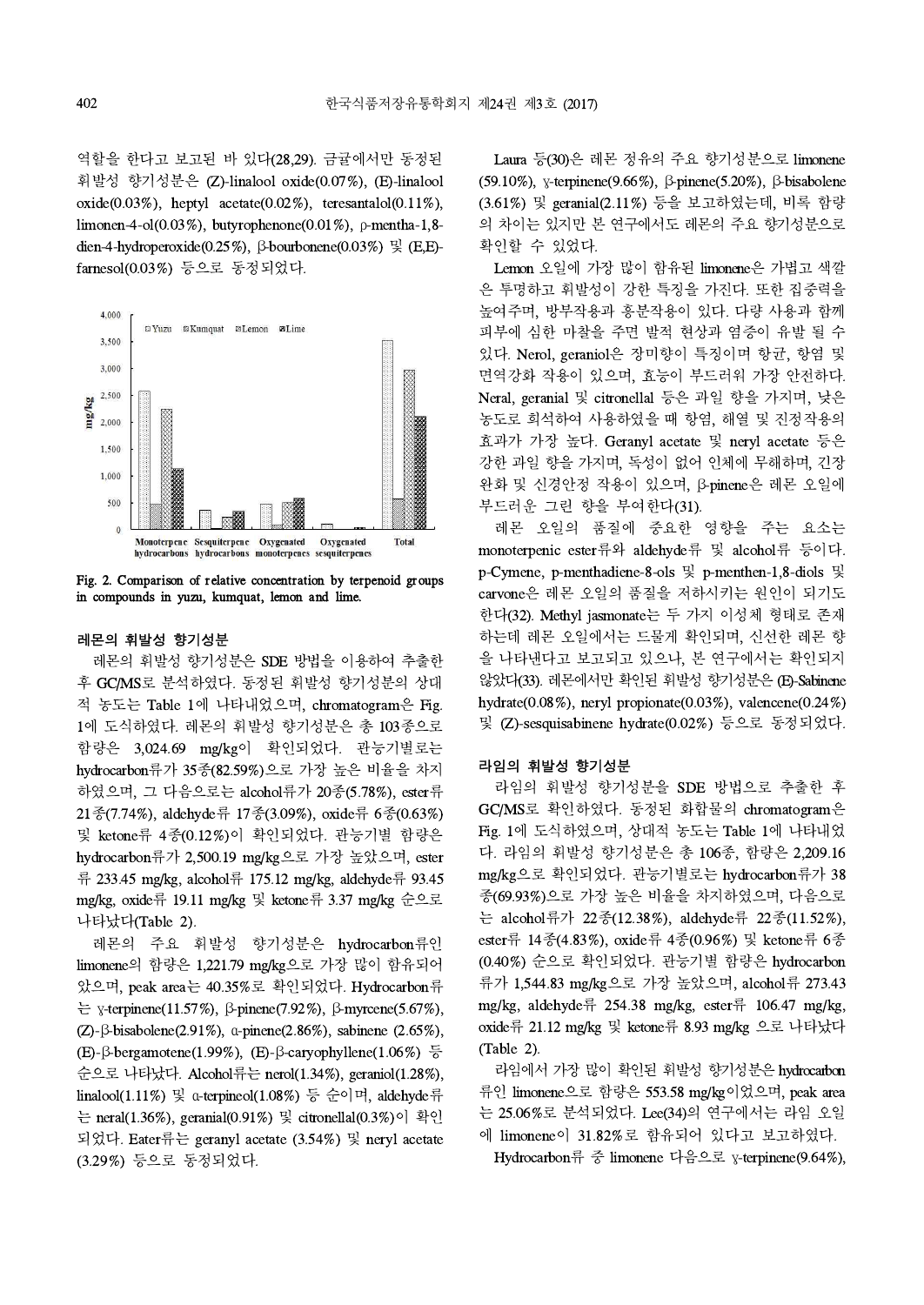β-pinene(7.74%), (Z)-β-bisabolene(4.84%), (E)-β-bergamotene (3.54%), α-pinene(2.78%), β-myrcene(2.74%), sabinene(2.45%), (E)-β-caryophyllene(2.01%) 및 α-terpinolene(1.66%) 등 순 으로 분석되었다. β-Pinene은 레몬과 비슷한 수준으로 다량 함유되어 있었으며, 향료산업에서 매우 중요한 화합물이 다. 또한 열에 의해 분해되면 myrcene이 생성된다(29).

Aldehyde류 중 neral(4.59%) 및 geranial(4.44%)의 함량이 각각 101.48 mg/kg 및 98.01 mg/kg으로 분석되었는데, 유자, 금귤 및 레몬에 비해 매우 높은 비율로 확인되었다. Alcohol 류는 α-terpineol(3.09%), 4-terpineol(2.52%), nerol(2.50%) 및 linalool(1.96%) 등 순으로 확인되었으며, geraniol은 동정 되지 않았다. Ester류는 neryl acetate(3.81%) 및 geranyl acetate(0.69%) 등이 확인되었다.

Carvacrol (0,21%), thymol(0.06%), D-fenchyl alcohol (0.06%), camphene hydrate(0.02%), herniarin(0.02%) 및 citropten(0.02%)은 라임에서만 확인된 성분이다. Carvacrol 은 맵고 따뜻한 냄새 특징을 가지며, 박하 속 식물인 오레가 노 에센셜 오일에 존재한다. Thymol과 carvacrol은 thyme 오일의 주성분으로 천연 항균제 작용이 있는데, 이 화합물 들이 함께 사용되었을 때 미생물에 대한 살균효과가 강해진 다고 보고되었다(35).

Citropten은 레몬, 라임 및 베르가 못의 오일에서 발견된 화합물로 본 연구에서는 0.54 mg/kg으로 확인되었다. Bisabolene은 hernandulcin을 포함한 천연 감미료 등을 생합 성 하는 과정에서의 중간 생성물이며, β-bisabolene은 발사 믹향의 특징을 가지며, 유럽에서는 식품 첨가제로 승인되 고 있다(36). (Z)-α-Bisabolene, (Z)-β-bisabolene, (Z)-γ -bisabolene, (E)-γ-bisabolene, (E)-α-bisabolene, epi-β-bisabolol 및 α-bisabolol은 라임과 레몬에서만 공통적으로 동정된 향 기성분이며, 이들 화합물의 함량은 모두 레몬 보다는 라임 에서 높게 확인되었다. 또한 라임과 레몬에서만 동정된 휘 발성 향기성분은 tricyclene, (Z)-α-bergamotene, α-santalene, (E)-α-caryophyllene, (E)-α-bergamotene, γ-curcumene, α -curcumene, (E)-β-bergamotene, 7-epi-α-selinene, citronellal, isoneral, isogeranial, (E,Z)-2,6-farnesal, (E,E)-2,6-farnesal, p-cymen-8-ol, citronellyl acetate, dodecyl acetate 및 nootkatone 등이 확인되었다.

#### 요 약

본 연구는 한국에서 재배된 유자와 금귤을 수입되는 레 몬 및 라임과 비교하였을 때 정유성분의 유용적 가치를 확인하고자 하였다. 유자,금귤, 레몬 및 라임의 휘발성 향기 성분 분석을 위하여 재증류한 n-pentane/diethylether(1:1, v/v) 혼합용매 100 mL를 사용하여 SDE 방법으로 3시간동 안 휘발성 화합물을 추출한 후 GC/MS로 확인하였다. 유자,

금귤, 레몬 및 라임에서는 각각 104종(3,713.02 mg/kg), 87종 (621.71 mg/kg), 103종(3,024.69 mg/kg) 및 106종(2,209.16 mg/kg)의 향기성분이 동정되었다. 4종의 Citrus속 과일의 주요 휘발성 향기성분은 limonene으로 확인되었으며, peak area는 각각 유자 35.03%, 금귤 63.82%, 레몬 40.35% 및 라임 25.06%로 나타났다. Limonene 이외에 유자의 주요 휘발성 향기성분은 γ-terpinene, linalool, β-myrcene, (E)-β -farnesene, α-pinene 및 β-pinene 등이며, 금귤에서는 β -myrcene, α-pinene, (Z)-limonene oxide, (E)-limonene oxide, geranyl acetate 및 limonen-10-yl acetate 등 순으로 동정되었 다. 레몬의 주요 향기성분은 γ-terpinene, β-pinene, β -myrcene, geranyl acetate, neryl acetate 및 (Z)-β-bisabolene 등 순이며, 라임은 γ-terpinene, β-pinene, (Z)-β-bisabolene, neral, geranial 및 neryl acetate 등 순으로 나타났다. 본 연구 결과 4종류 과일의 특징적인 향기성분이 동정되었으며, 휘 발성 향기성분 조성비의 차이를 확인할 수 있었다. 또한 국내산 유자 및 금귤은 향료산업에서 널리 사용되는 레몬과 라임의 대체제로 충분한 활용가치가 있다고 사료된다.

## 감사의 글

이 논문은 2016년 한국연구재단 지역대학 우수과학자 지원사업(2016RIDIA3B03934419)에 의하여 연구되었으 며, 이에 깊이 감사드립니다.

#### References

- 1. Okwu DE, Emenike IN (2006) Evaluation of the phytonutrients and vitamins content of citrus fruits. Int J Mol Med Adv Sci, 2, 1-6
- 2. Rapisarda P, Tomaino A, Lo Cascio RL, Bonina F, De Pasquale A, Saija A (1999) Antioxidant effectiveness as influenced by phenolic content of fresh orange juice. J Agric Food Chem, 47, 4718-4723
- 3. Cristani M, D'Arrigo M, Mandalari G, Castelli F, Sarpietro MG, Micieli D, Venuti V, Bisignano G, Saija A, Trombetta D (2007) Interaction of four monoterpenes contained in essential oils with model membranes: implications for their antibacterial activity. J Agric Food Chem, 55, 6300-6308
- 4. Viuda-Martos M, Ruiz-Navajas Y, Fernandez-Lopez J, Perez-Alvarez JA (2007) Antifungal activities of thyme, clove and oregano essential oils. J Food Saf,27, 91-101
- 5. KREI, Annual food supply (2014) http://www. krei.re.kr/web/www/23 (accessed on February 2017)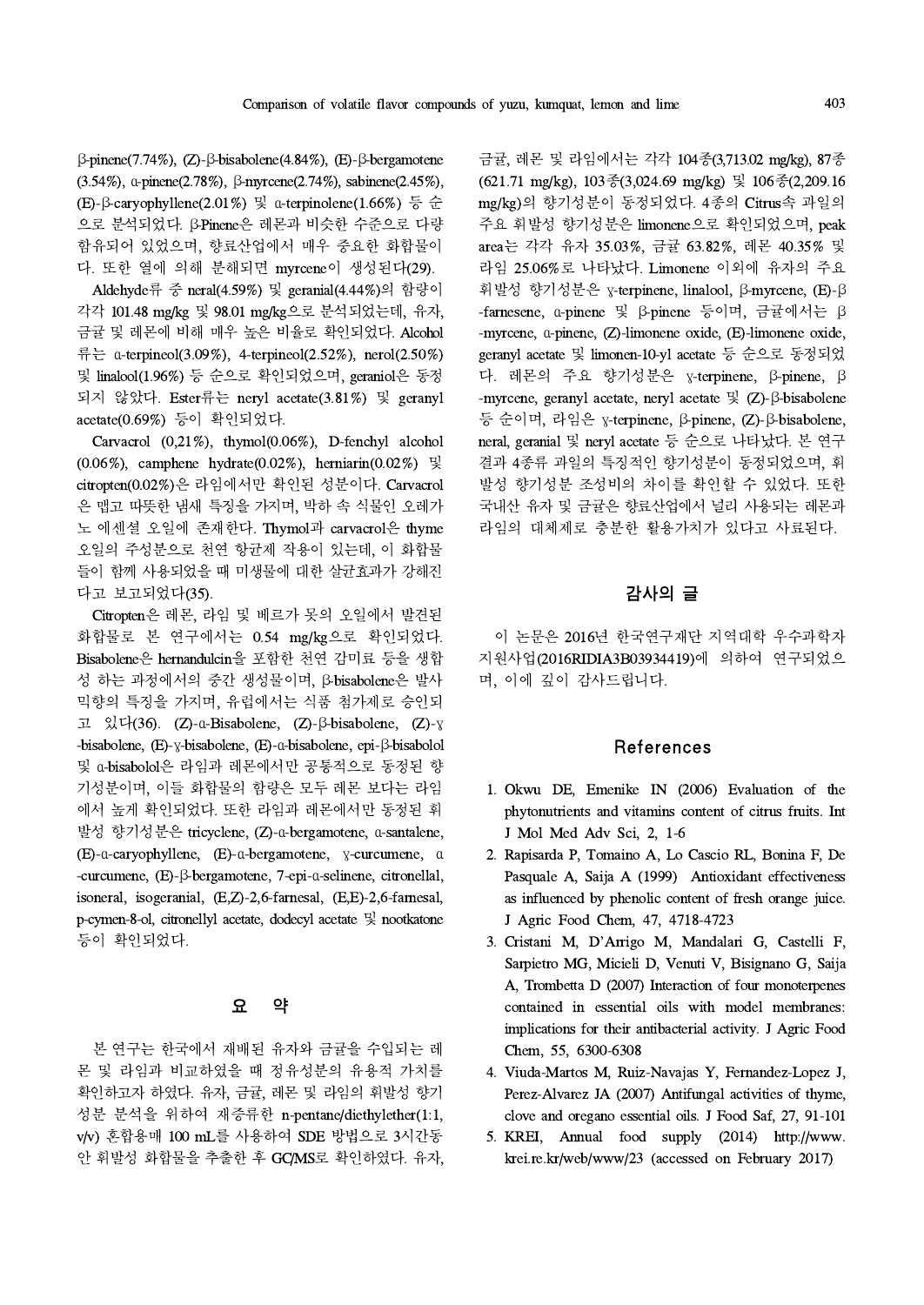- 6. Lan-Phi NT, Shimamura T, Ukeda H, Sawamura M (2009) Chemical and aroma profiles of yuzu (Citrus junos) peel oils of different cultivars. Food Chem, 115, 1042-1047
- 7. Dowell P, Bailey A (1980) The book of ingredients. Penquin Books Ltd, london, UK, P 103
- 8. Lee SJ, Shin JH, Kang MJ, Jeong CH, Ju JC, Sung NJ (2010) Physicochemical properties, free sugar and volatile compounds of Korean citrons cultivated in different areas. J Korean Soc Food Sci Nutr, 39, 92-98
- 9. Kirbaslar SI, Boz I, Kirbaslar FG (2006) Composition of Turkish lemon and grapefruit peel oils. J Essent Oil Res, 18, 525-543
- 10. AL-Jabri NN, Hossain MA (2014) Comparative chemical composition and antimicrobial activity study of essential oils from two imported lemon fruits samples against pathogenic bacteria. Beni-Suef Univ J Basic Appl Sci, 3, 247-253
- 11. Councid of Scientific and Industry Research (1995) The Wealth of India: A dictionary of indian raw materials and industrial products. CSIR, New Delhi, India, p 13, 351
- 12. Woo DH (2000) Stabilization to sunlight of natural coloring matter by soluble methyl-hesperidin. Korean J Food Sci Technol, 32, 50-55
- 13. Chae SC, Kho EG, Choi SH, Ryu GC (2008) Protective effect naringin on carbon tetrachloride induced hepatic injury in mice. J Environ Toxicol, 23, 325-335
- 14. Correa M, Tapanes R, Pino J (1985) Analysis of cuban grapefruit peel oil. Acta Aliment, 14, 303-308
- 15. Pino JA, Acevedo A, Rabelo J, Gonzalez C, Escandon J (1999) Chemical composition of distilled grapefruit oil. J Essent Oil Res, 11, 75-76
- 16. Seo HY, No KM, Shim SL, Ryu KY, Han KJ, Gyawali R, Kim KS (2006) Analysis of enantiomeric composition of chiral flavor components from dried ginger (Zingiber officinale roscoe). J Korean Soc Food Sci Nutr, 35, 874-880
- 17. Schreier P (1986) Biogeneration of Plant Aromas. In: Developments in Food Flavours, Birch GG, Lindley MG (Editor), Elsevier Applied Science, New York, NY, USA p 89-106
- 18. Furuta T, Yoshii H, Kobayashi T, Nishitarumi T, Yasunishi A (1994) Powdery encapsulation of d-limonene by kneading time with mixed powders of β-cyclodextrin and maltodextrin at low water content. Biosci Biotechnol Biochem, 58, 847-850
- 19. Sadtler Research Laboratories (1986) The sadtler standard gas chromatography retention index library. Sadtler Research Laboratories, Philadelphia, PA, USA
- 20. Kang SK, Jang MJ, Kim YD (2006) A study on the flavor constituents of the citron (Citrus junos), Korean J Food Preserv, 13, 204-210
- 21. Elegbede JA, Elson CE,Tanner MA, Qureishi A, Gould MN (1986) Regression of rat primary mammary tumors following dietary d-Limonene. J Natl Cancer Inst, 76, 323-325
- 22. Lee KH, Yoon WH (2007) Effects of protein-bound polysacharide isolated from Acanthopananx senticosus in reducing the toxic effects of cisplatin. Kor J Pharmacogn, 38, 152-156
- 23. Park YJ, Chang HC (2000) Bioconversion of citron essential oil by co-culture of E. coli EC3, EC4, and EC6. Korean J Human Ecol, 4, 79-92
- 24. Choi HS, Song HS, Ukeda H, Sawamura M (2000) Radical-scavenging activities of citrus essential oils and their components: Detection using 1,1-diphenyl-2-picryl hydrazyl. J Agric Food Chem, 48, 4156-4161
- 25. Behr A, Johnen L (2009) Myrcene as a natural base chemical in sustainable chemistry: A critical review. ChemSusChem, 2, 1072-1095
- 26. Furia TE, Bellanca N (1975) Fenaroli's Handbook of Flavor Ingredients. 2<sup>nd</sup> ed, CRC Press, Cleveland, OH, USA, p 283-285
- 27. Kwag JJ, Kim DY, Lee KH (1992) Volatile components of kumquat (Fortunella margarita). Korean J Food Sci Technol, 24, 423-427
- 28. Arctander S (1960) Perfume and flavor materials of natural origin. Elizabeth, NJ, USA, p 736
- 29. Boelens MH, Jimenez R (1989) The chemical composition of some mediterranean citrus oils. J Essent Oil Res, 1, 151-159
- 30. Espina L, Somolinos M, Loran S, Conchello P, Garcia D, Pagan R (2011) Chemical comp osition of commercial citrus fruit essential oils and evaluation of their antimicrobial activity acting alone or in combined processes. Food Cont, 22, 896-902
- 31. Lee, HY, Leem MH, Kim CS(2003) An analysis on essential oil of tea tree and lemon by GC. J Korea Soc Beauty Art, 4, 287-301
- 32. Schieberle P, Grosch W (1988) Identification of potent flavor compounds formed in an aqueous lemon oil/citric acid emulsion. J Agric Food Chem, 36, 797-800
- 33. Nishida R, Acree TE (1984) Isolation and characterization